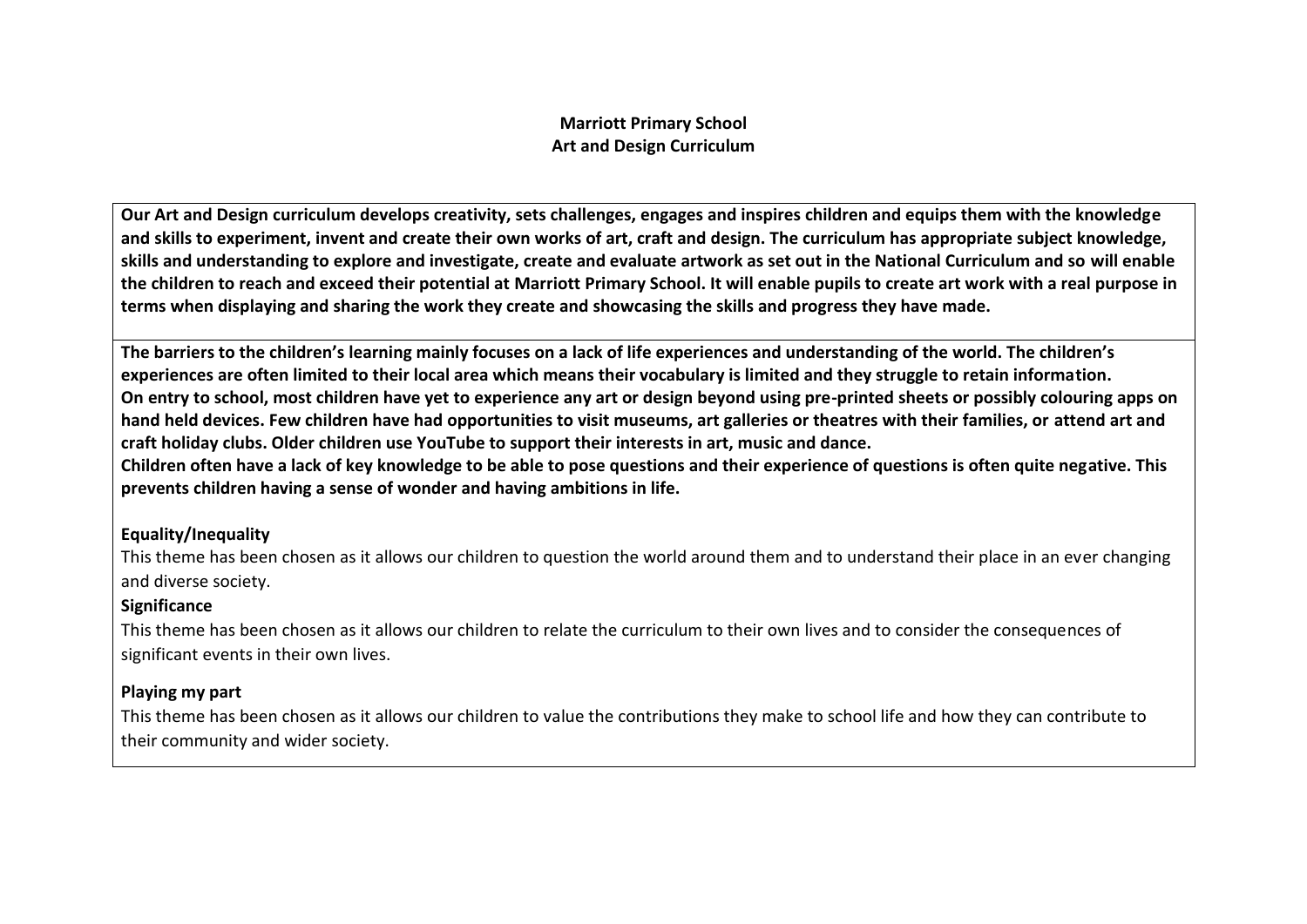# **Conflict/contrast**

This theme has been chosen as it allows our children to notice and appreciate the contrasts and differences around them, to value others' opinions, know it is acceptable to change their minds and helps them to consider how they respond to conflict around them.

#### **Success**

This theme has been chosen as it allows children to celebrate their own personal successes in every aspect of the curriculum, and asks them to consider the barriers that they and others have overcome in order to be successful.

| Our<br>rriott are.<br>at Mari<br>.<br>mes<br>кеу<br>-cne: |     |                                               |                                           |                |
|-----------------------------------------------------------|-----|-----------------------------------------------|-------------------------------------------|----------------|
| <b>Conflict</b>                                           | uuu | $\overline{\phantom{a}}$<br>.<br>''9اد<br>mcc | m.<br><b>My Part</b><br><b>MINL</b><br>па | <b>Success</b> |

# **Art and Design progression of Skills Foundation 1**

| Autumn 1- Settling in and All about me<br><b>Vocabulary</b> | Select and use activities and resources with help when needed. This helps them<br>to achieve a goal they have chosen, or one which is suggested to them. |
|-------------------------------------------------------------|----------------------------------------------------------------------------------------------------------------------------------------------------------|
| <b>Autumn 2- The Magic of 3 and Celebrations</b>            | Enjoy drawing freely.<br>Pay attention and respond to the pictures or the words.                                                                         |
| <b>Vocabulary</b>                                           | Notice patterns and arrange things in patterns.<br>Use all their senses in hands on exploration of natural materials.                                    |
|                                                             | <b>Explore different materials and tools.</b><br>Explore different materials, using all their senses to investigate them.                                |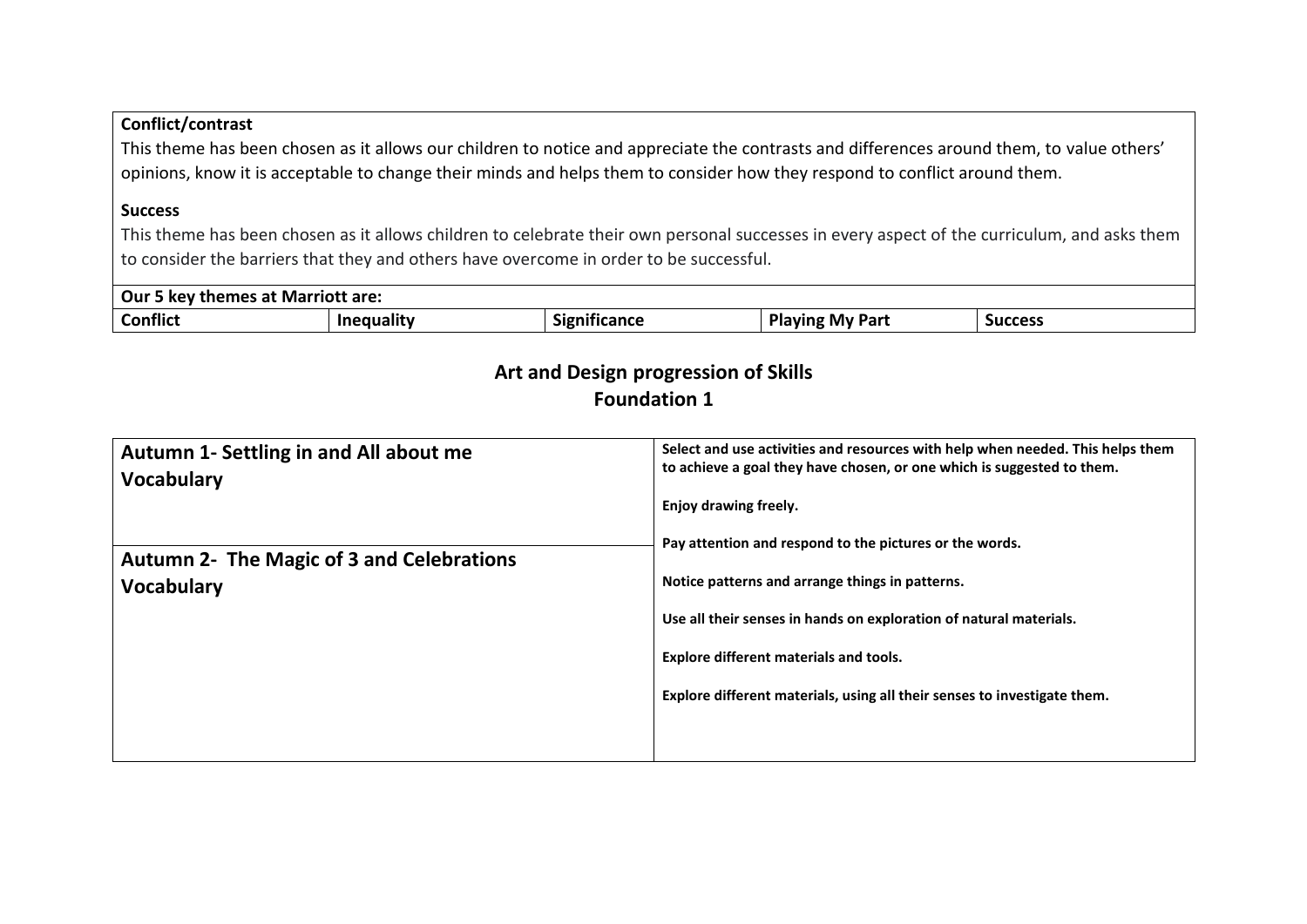| Spring 1 - Winter and All Creatures Great and Small<br><b>Vocabulary</b><br>Spring 2- Spring and All Creatures Great and Small<br><b>Vocabulary</b> | Make marks on their picture to stand for their name.<br>Talk about the differences between materials and changes they notice.<br>Use one-handed tools and equipment, for example, making snips in paper<br>with scissors.<br>Use a comfortable grip with good control when holding pens and pencils.<br>Create closed shapes with continuous lines, and begin to use these shapes to<br>represent objects.<br><b>Explore colour and colour mixing.</b><br>Show different emotions in their drawings and paintings, like happiness,<br>sadness, fear etc.                        |  |
|-----------------------------------------------------------------------------------------------------------------------------------------------------|---------------------------------------------------------------------------------------------------------------------------------------------------------------------------------------------------------------------------------------------------------------------------------------------------------------------------------------------------------------------------------------------------------------------------------------------------------------------------------------------------------------------------------------------------------------------------------|--|
| Summer 1- Where does my food come from?<br><b>Vocabulary</b><br><b>Summer 2- Transport and Journeys</b><br><b>Vocabulary</b>                        | Join different materials and explore different textures.<br>Talk about and identify the patterns around them. For<br>example: stripes on clothes, designs on rugs and<br>wallpaper. Use informal language like 'pointy', 'spotty',<br>'blobs' etc.<br>Extend and create ABAB patterns - stick, leaf stick, leaf<br>Notice and correct an error in a repeating pattern.<br>Talk about and explore 2D and 3D shapes (for example,<br>circles, rectangles, triangles and cuboids) using informal<br>and mathematical language: 'sides', 'corners'; 'straight',<br>'flat', 'round'. |  |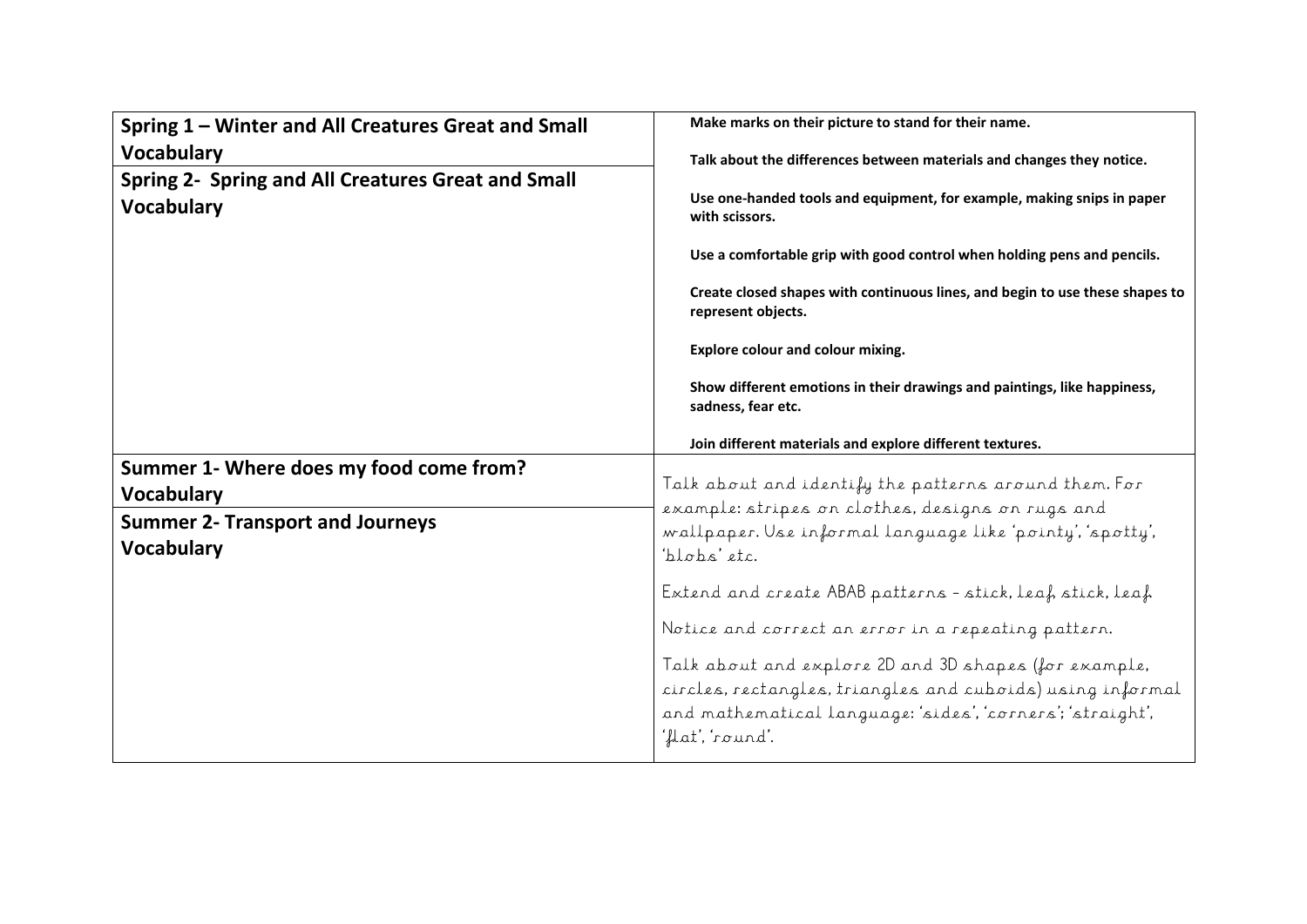| Explore collections of materials with similar and/or<br>different properties. |
|-------------------------------------------------------------------------------|
|                                                                               |

# **Art and Design progression of Skills Foundation 2**

| <b>Autumn 1- All about me and Superheroes</b><br><b>Vocabulary</b>                             | Making marks for meaning.<br>Begin to experiment with colour, design, texture, form<br>and function. |
|------------------------------------------------------------------------------------------------|------------------------------------------------------------------------------------------------------|
| Autumn 2- People who help us.<br><b>Vocabulary</b>                                             |                                                                                                      |
| Spring 1 - Traditional tales: Gingerbread Man and the<br><b>Beanstalk</b><br><b>Vocabulary</b> | Explore, use and refine a variety of artistic effects to<br>express their ideas and feelings.        |
| <b>Spring 2- Dinosaurs</b><br><b>Vocabulary</b>                                                |                                                                                                      |
| <b>Summer 1- New Life!</b><br><b>Vocabulary</b>                                                |                                                                                                      |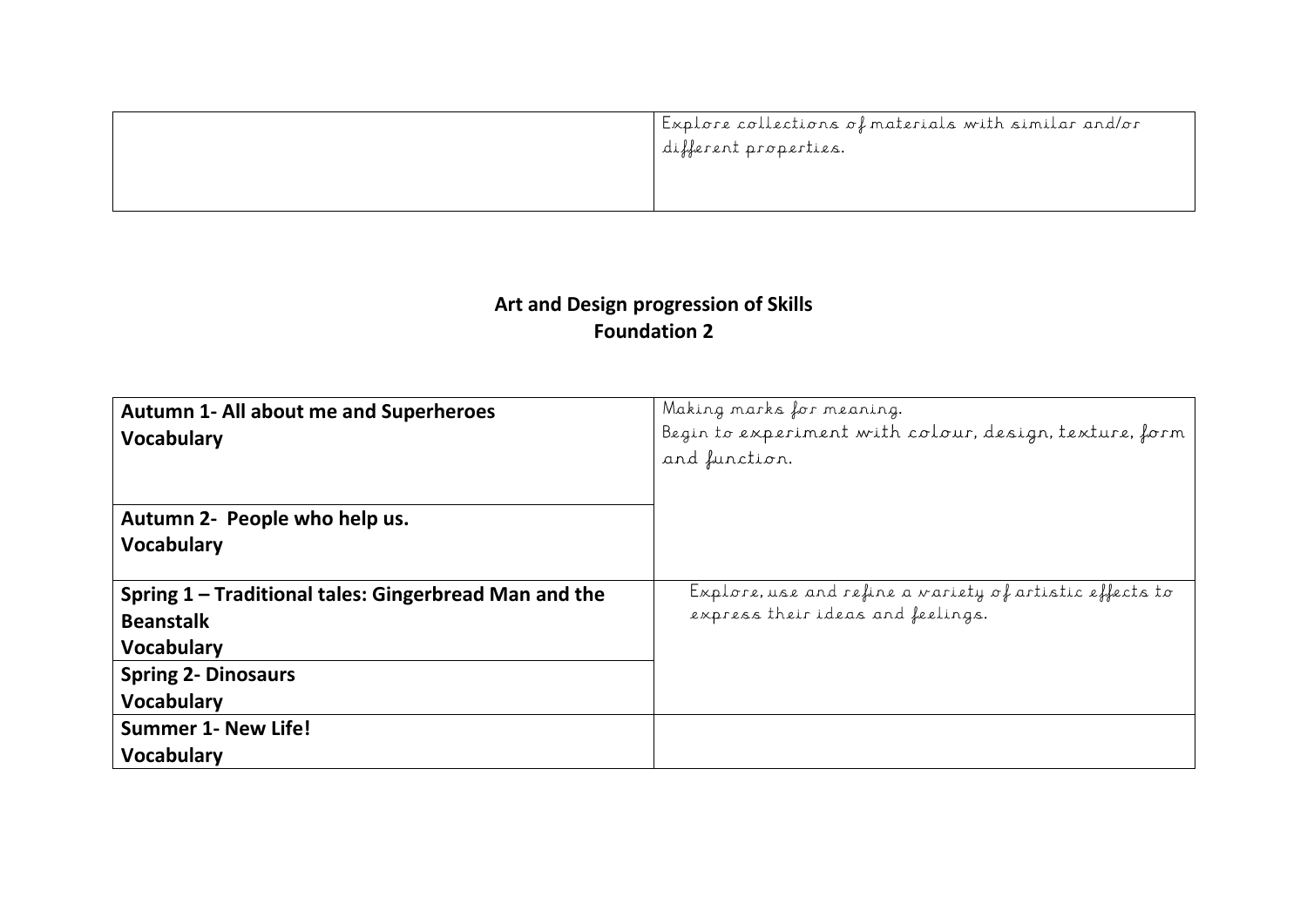| <b>Summer 2- Ahoy there!</b><br><b>Vocabulary</b> | Share creations, explaining the process used.                   |
|---------------------------------------------------|-----------------------------------------------------------------|
|                                                   | Create collaboratively, sharing ideas, resources and<br>skills. |

**Art and Design Progression of skills Year 1**

**Autumn 1- drawing- PENCIL DRAWINGS**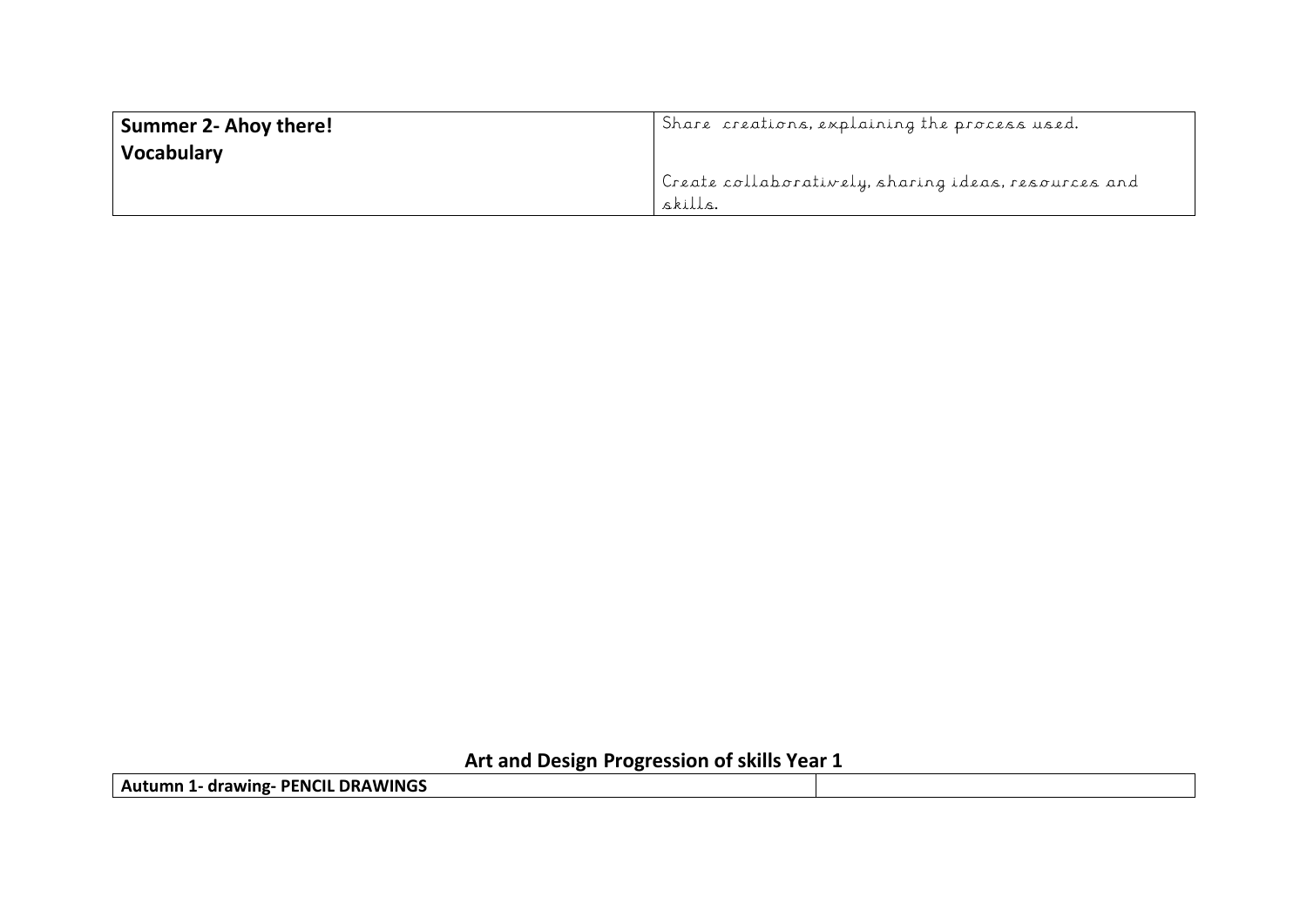| What do we mean by shape, line and tone?<br><b>Focus Themes: Playing My Part and Success</b> |                                                                                                                                                                                                                                                                                                                                                                  | Lessons:<br>1. Explore Artist/outcomes<br>2. Drawing skills                                                                                                                                                                                           |  |
|----------------------------------------------------------------------------------------------|------------------------------------------------------------------------------------------------------------------------------------------------------------------------------------------------------------------------------------------------------------------------------------------------------------------------------------------------------------------|-------------------------------------------------------------------------------------------------------------------------------------------------------------------------------------------------------------------------------------------------------|--|
|                                                                                              |                                                                                                                                                                                                                                                                                                                                                                  | 3. Generating ideas<br>4. Create own<br>5. Evaluate                                                                                                                                                                                                   |  |
| <b>Making Skills</b>                                                                         | Explore mark making skills, experiment with drawing lines and<br>use 2D shapes to draw.<br>Learn a range of materials and techniques such as pencil<br>drawing and coloured crayons.<br>Use, express and experiment with line for purpose, then use<br>appropriate language to describe lines.<br>Understand what tone is and how to apply it to their own work. | <b>Vocabulary:</b><br>2D shapes<br>lines<br>Tone<br>Mark-making<br>Patterns                                                                                                                                                                           |  |
| <b>Generating Ideas</b>                                                                      | To know that ideas can be expressed in pictures and objects in<br>art.<br>To use sketchbooks for teacher modelling. Use sketchbooks to<br>record thoughts and ideas and to experiment with materials<br>and skills.<br><b>Explore and create ideas for purposes and intentions.</b>                                                                              | <b>Key Facts/ Concepts:</b><br><b>Nancy McCroskey</b><br>To name different lines and describe how they are<br>used to create patterns and shapes.<br>To observe and draw shapes from observations.<br>To know different pencils can be used to create |  |
| <b>Knowledge (Factual</b><br>Knowledge)                                                      | <b>Artist: Nancy McCroskey</b><br>Learn to identify the colours, shapes and mark-making skills<br>used in specific artwork.                                                                                                                                                                                                                                      | lines, tones, shapes and patterns.<br>To understand the term tone and how it changes<br>from light to dark.<br>Review what they and others have done and say                                                                                          |  |
| <b>Evaluation</b><br>(Metacognitive<br><b>Knowledge)</b>                                     | Recognise and describe key art elements used in their work<br>and the art of others.<br>Describe how they feel about their work and that of others.<br>(similarities and differences)                                                                                                                                                                            | what they think and feel about it.                                                                                                                                                                                                                    |  |
| Spring 1- Sculptures- (land art)                                                             | What do we mean when we talk about 'the natural world'?                                                                                                                                                                                                                                                                                                          | <b>Vocabulary:</b><br>Sculpture                                                                                                                                                                                                                       |  |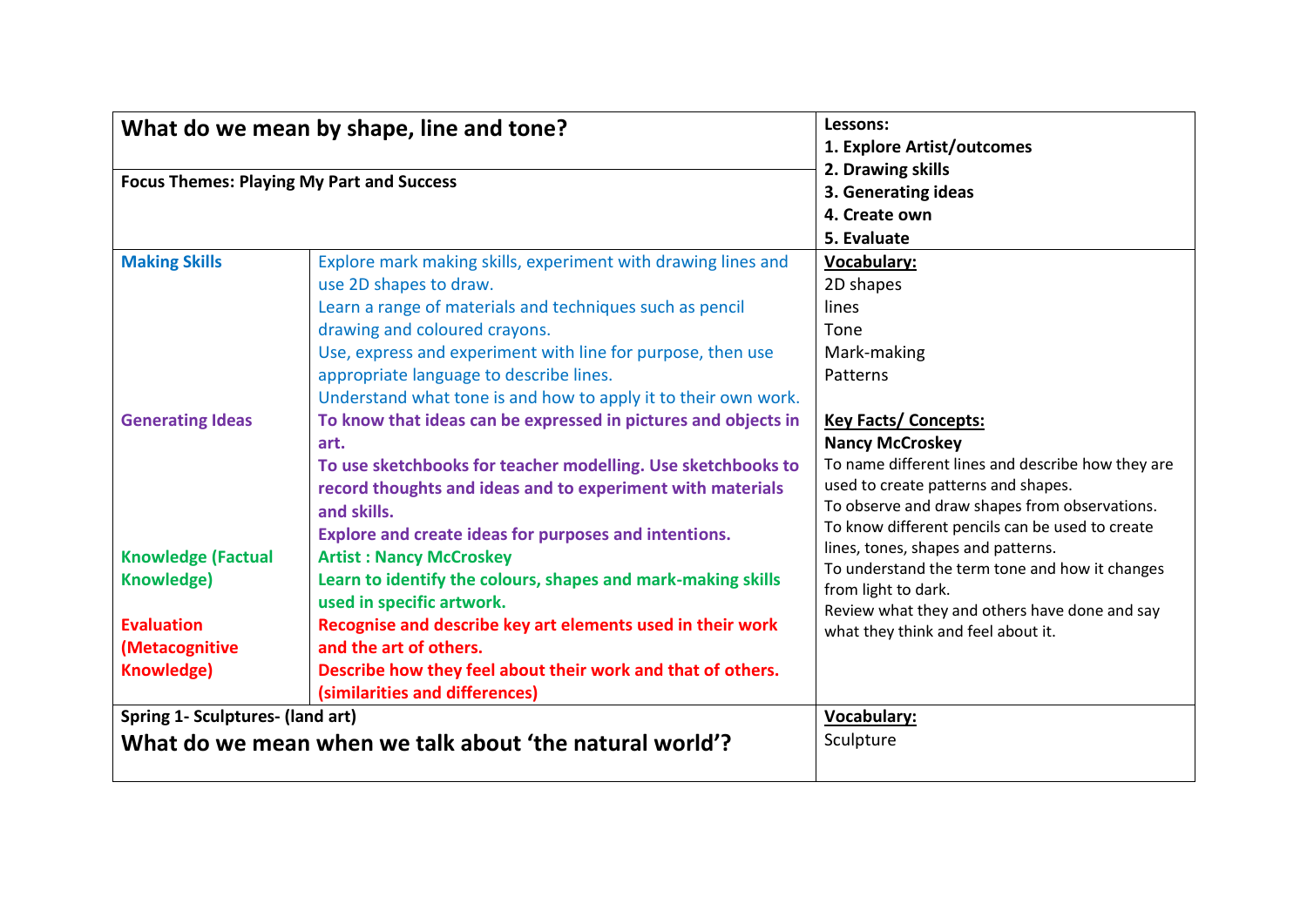| <b>Focus Themes: Conflict and Playing My Part</b>                         |                                                                                                                                                                                                                                                                                                                                                                                                                                                                                                                                                                       | sculptor                                                                                                                                                                                                                                                                                                                                                                 |
|---------------------------------------------------------------------------|-----------------------------------------------------------------------------------------------------------------------------------------------------------------------------------------------------------------------------------------------------------------------------------------------------------------------------------------------------------------------------------------------------------------------------------------------------------------------------------------------------------------------------------------------------------------------|--------------------------------------------------------------------------------------------------------------------------------------------------------------------------------------------------------------------------------------------------------------------------------------------------------------------------------------------------------------------------|
|                                                                           |                                                                                                                                                                                                                                                                                                                                                                                                                                                                                                                                                                       | natural                                                                                                                                                                                                                                                                                                                                                                  |
| <b>Making Skills</b>                                                      | Learn about form and space through making sculptures and<br>developing language.                                                                                                                                                                                                                                                                                                                                                                                                                                                                                      | man-made                                                                                                                                                                                                                                                                                                                                                                 |
| <b>Generating Ideas</b><br><b>Knowledge (Factual</b><br><b>Knowledge)</b> | Understand patterns in nature, design and make patterns in a<br>range of materials, create patterns of their own.<br>Identify, describe and use shape for purpose.<br>To know that ideas can be expressed in pictures and objects in<br>art. To use sketchbooks for teacher modelling. Use<br>sketchbooks to record thoughts and ideas and to experiment<br>with materials and skills.<br><b>Explore and create ideas for purposes and intentions.</b><br><b>Artist: Andy Goldsworthy (Sculpture)</b><br>Learn to identify the colours, shapes and mark-making skills | <b>Key Facts/ Concepts:</b><br>Andy Goldsworthy<br>Manipulate malleable materials in a variety of<br>ways including rolling and kneading.<br>Explore sculpture with a range of malleable<br>media. (newspaper, paper, playdough, salt<br>dough and clay.)<br>Understand the safety and basic care of<br>materials and tools.<br>Experiment with constructing and joining |
| <b>Evaluation</b>                                                         | used in specific artwork.                                                                                                                                                                                                                                                                                                                                                                                                                                                                                                                                             | natural and manmade materials.                                                                                                                                                                                                                                                                                                                                           |
| (Metacognitive                                                            | Evaluate key artist/own artwork-likes, dislikes (colours, mark-                                                                                                                                                                                                                                                                                                                                                                                                                                                                                                       | Use simple 2-D shapes to create a 3-D form.                                                                                                                                                                                                                                                                                                                              |
| <b>Knowledge)</b>                                                         | making skills, patterns) similarities and differences between                                                                                                                                                                                                                                                                                                                                                                                                                                                                                                         |                                                                                                                                                                                                                                                                                                                                                                          |
|                                                                           | their own artwork and the artists. Identify what they might                                                                                                                                                                                                                                                                                                                                                                                                                                                                                                           |                                                                                                                                                                                                                                                                                                                                                                          |
|                                                                           | change in their current work or develop in their future work.                                                                                                                                                                                                                                                                                                                                                                                                                                                                                                         |                                                                                                                                                                                                                                                                                                                                                                          |
|                                                                           | Summer 1- Art & Design- Painting- colour mixing                                                                                                                                                                                                                                                                                                                                                                                                                                                                                                                       | <b>Vocabulary:</b>                                                                                                                                                                                                                                                                                                                                                       |
|                                                                           | How can we play music through art?                                                                                                                                                                                                                                                                                                                                                                                                                                                                                                                                    | Painter                                                                                                                                                                                                                                                                                                                                                                  |
| <b>Focus Themes: Playing My Part and Success</b>                          |                                                                                                                                                                                                                                                                                                                                                                                                                                                                                                                                                                       | Painting                                                                                                                                                                                                                                                                                                                                                                 |
| <b>Making Skills</b>                                                      | Explore mark making, experiment with drawing lines and use 2D<br>shapes to draw.<br>Remember the primary colours and how to mix them to create<br>secondary colours. Create shades of a colour and choose and<br>justify colours for purpose.<br>Develop skill and control when painting. Paint with expression<br>Use materials to create texture.                                                                                                                                                                                                                   | Paint brushes<br>Colour mixing<br>primary colours<br><b>Key Facts/ Concepts:</b><br>Wassily Kandinsky                                                                                                                                                                                                                                                                    |
| <b>Generating Ideas</b>                                                   | To know that ideas can be expressed in pictures and objects in                                                                                                                                                                                                                                                                                                                                                                                                                                                                                                        |                                                                                                                                                                                                                                                                                                                                                                          |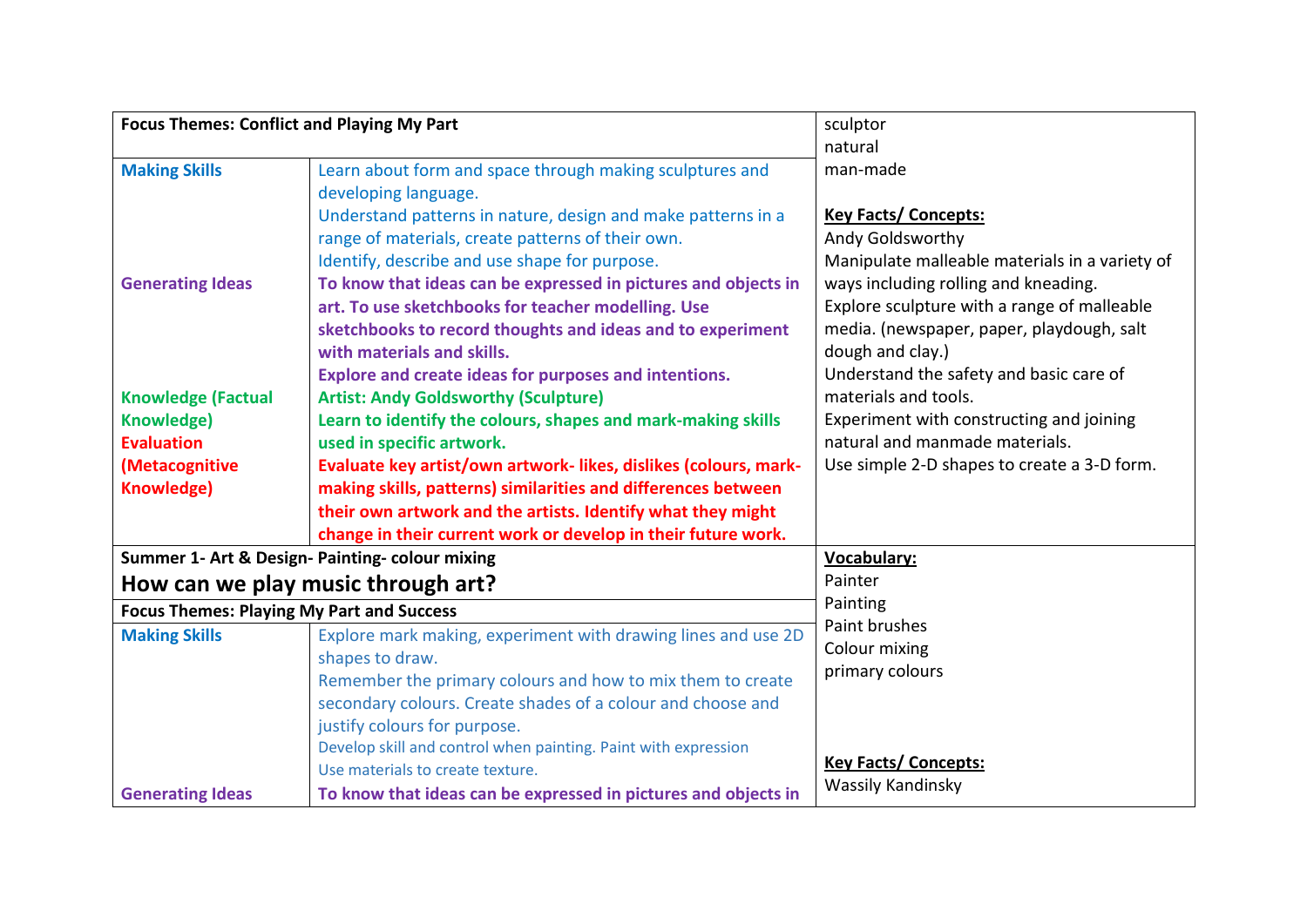| <b>Knowledge (Factual</b><br>Knowledge)<br><b>Evaluation</b><br>(Metacognitive<br><b>Knowledge)</b> | art. Explore and create ideas for purposes and intentions. To<br>know that art can be represented in different way- have an<br>open-mind to experiment with colour, line and shape.<br>Artist: Wassily Kandinsky (expressionism/abstract art)<br>To describe the features of a painting- materials used (paint<br>brushes, thin/thick lines)<br>Recognise and describe key features of their own and other's<br>work. Annotate sketchbook work to review what they and<br>others have done-sharing thoughts and feelings. | Use a variety of tools and techniques including<br>different brush sizes and types.<br>Mix and match colours to artefacts and objects-<br>work on different scales.<br>Experiment with tools and techniques e.g.<br>layering, mixing media, scrapping through.<br>Name different types of paint and their<br>properties.<br>Identify primary colours by name and mix them<br>to create primary tones.<br>Create textured paint by adding sand, plaster<br>or dust. |
|-----------------------------------------------------------------------------------------------------|---------------------------------------------------------------------------------------------------------------------------------------------------------------------------------------------------------------------------------------------------------------------------------------------------------------------------------------------------------------------------------------------------------------------------------------------------------------------------------------------------------------------------|--------------------------------------------------------------------------------------------------------------------------------------------------------------------------------------------------------------------------------------------------------------------------------------------------------------------------------------------------------------------------------------------------------------------------------------------------------------------|
|-----------------------------------------------------------------------------------------------------|---------------------------------------------------------------------------------------------------------------------------------------------------------------------------------------------------------------------------------------------------------------------------------------------------------------------------------------------------------------------------------------------------------------------------------------------------------------------------------------------------------------------------|--------------------------------------------------------------------------------------------------------------------------------------------------------------------------------------------------------------------------------------------------------------------------------------------------------------------------------------------------------------------------------------------------------------------------------------------------------------------|

**Year 2**

| Autumn 1- Art & Design - Collage<br>How did Pablo Picasso succeed in creating an art movement?<br><b>Focus Themes: Significance and Success</b> |                                                                                                                                                                                                                                                                                                                                                                                                                 | The 6 key pieces of knowledge or<br>concepts/vocabulary the children must know<br>by the end of this topic |
|-------------------------------------------------------------------------------------------------------------------------------------------------|-----------------------------------------------------------------------------------------------------------------------------------------------------------------------------------------------------------------------------------------------------------------------------------------------------------------------------------------------------------------------------------------------------------------|------------------------------------------------------------------------------------------------------------|
| <b>Making Skills</b>                                                                                                                            | Use a range of materials and techniques to design and make a collage,<br>paper, tissue and cardboard.<br>Draw lines with increased skill and confidence when drawing<br>portraits.<br>Explore drawing techniques, begin to apply tone to describe form,<br>develop skill and control with a range of drawing materials.<br>Layer different media.<br>Develop use of a sketchbook to produce ideas for drawings. | <b>Vocabulary:</b><br>collage<br>tearing<br>ripping<br>Overlapping<br>portraits<br>abstract                |
| <b>Generating Ideas</b>                                                                                                                         | To use sketchbooks more effectively through further teacher                                                                                                                                                                                                                                                                                                                                                     |                                                                                                            |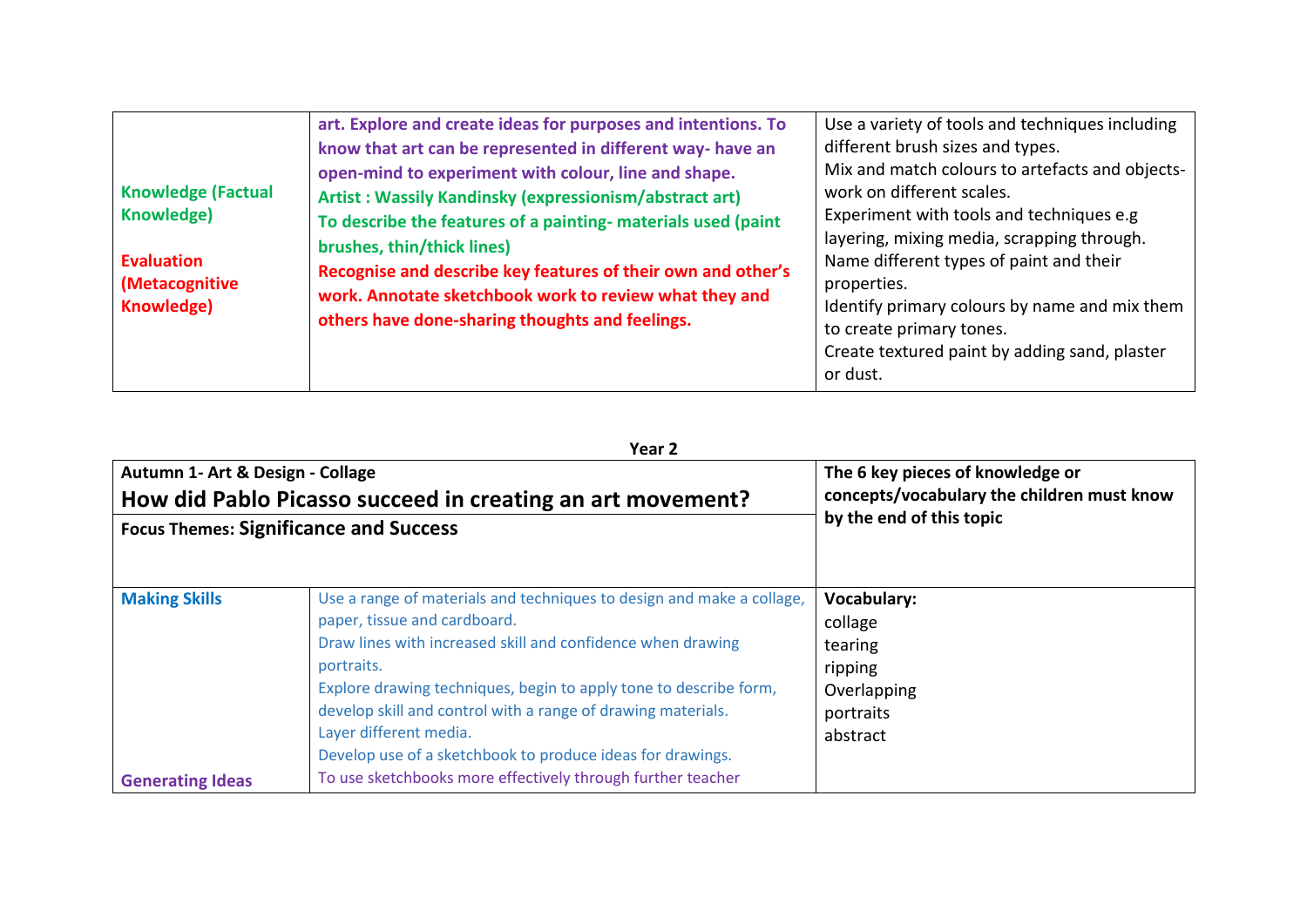|                                                | modelling. Use sketchbooks to record thoughts and ideas and to          | <b>Key Facts/ Concepts:</b>                         |
|------------------------------------------------|-------------------------------------------------------------------------|-----------------------------------------------------|
|                                                | experiment with materials and skills.                                   | <b>Pablo Picasso</b>                                |
|                                                | Ask and answer questions about the starting points for their work and   | Collages are a process of collecting, arranging and |
|                                                | the processes they have used. Compare work of artists.                  | sticking different papers together to make a        |
| <b>Knowledge (Factual</b>                      |                                                                         | picture.                                            |
| <b>Knowledge)</b>                              | Pablo Picasso (cubism) collage faces                                    | Tearing, cutting and overlapping are different      |
|                                                | To know that different forms of artwork are made by                     | collaging techniques.                               |
| <b>Evaluation</b>                              | artists/designers/craftspeople from all cultures and time.              | Create images from a variety of medias.             |
| (Metacognitive                                 | <b>Discuss the art movement: cubism</b>                                 | Create and arrange shapes appropriately.            |
| <b>Knowledge</b>                               |                                                                         | Create, select and use textured papers for an       |
|                                                | Review what they and others have done and say what they                 | image.                                              |
|                                                | think and feel about it. Annotate sketchbook using key art              | Review what they and others have done and say       |
|                                                | vocabulary.                                                             | what they think and feel about it and identify what |
|                                                | Identify what they might change in their current work and               | they might change in their work.                    |
|                                                | develop in their future work.                                           |                                                     |
| <b>Spring 1-Printing-natural materials</b>     |                                                                         | <b>Vocabulary:</b>                                  |
|                                                | How do natural materials change the patterns in a print design?         | Print maker                                         |
| <b>Focus Themes: Conflict and Significance</b> |                                                                         | Relief printing                                     |
|                                                |                                                                         | <b>Rubbings</b>                                     |
| <b>Making Skills</b>                           | Use a range of materials to design and make products including          | Repeating patterns                                  |
|                                                | printmaking.                                                            | rollers                                             |
|                                                | Draw lines with increased skill and confidence. Use line for expression | Printing Ink                                        |
|                                                | when drawing portraits.                                                 |                                                     |
|                                                | Further improve skill and control when painting. Paint with creativity  | <b>Key Facts/ Concepts:</b>                         |
|                                                | and expression.                                                         | Print with a range of hard and soft materials e.g   |
|                                                | Mix, apply and refine colour mixing for purpose using we and            | corks, pen barrels and sponges.                     |
|                                                | dry media. Describe their colour selections.                            | Build repeating patterns and recognise pattern      |
|                                                | Learn a range of techniques to make repeating and                       | in the environment.                                 |
|                                                | nonrepeating patterns                                                   | Create simple prints-mono-printing.                 |
|                                                |                                                                         | Roll printing ink over found objects to create      |
|                                                | To use sketchbooks more effectively through further teacher             | patterns e.g plastic mesh, stencils.                |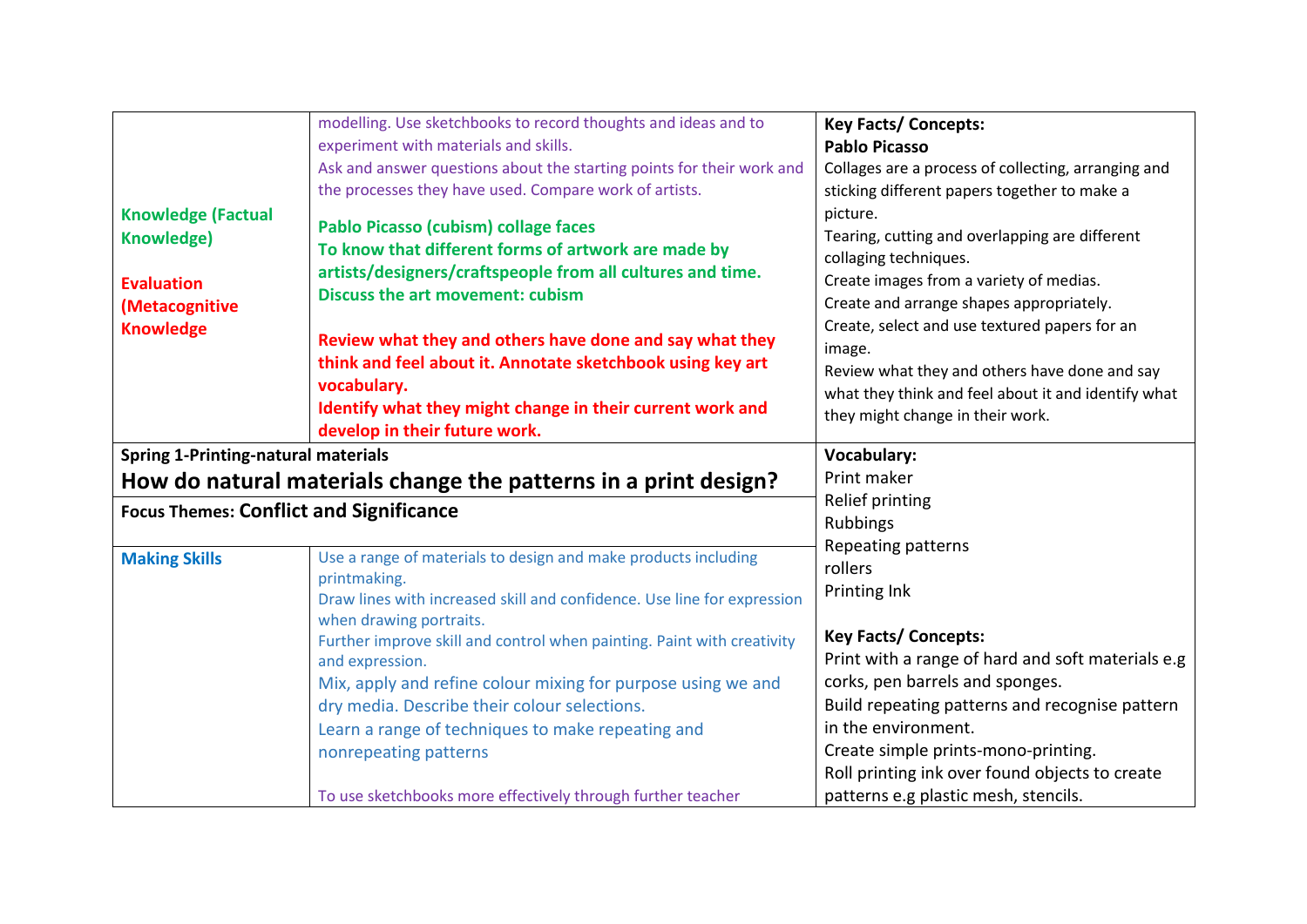| <b>Generating Ideas</b>                                                                                   | modelling. Use sketchbooks to record thoughts and ideas and to<br>experiment with materials and skills.<br>Ask and answer questions about the starting points for their work and<br>the processes they have used. Compare work of artists.                                                                                                                                                                                                                                            | Create simple printing blocks with press print.<br>Experiment with overprinting motifs and<br>colour.<br>Make rubbings to collect textures and patterns.                           |
|-----------------------------------------------------------------------------------------------------------|---------------------------------------------------------------------------------------------------------------------------------------------------------------------------------------------------------------------------------------------------------------------------------------------------------------------------------------------------------------------------------------------------------------------------------------------------------------------------------------|------------------------------------------------------------------------------------------------------------------------------------------------------------------------------------|
| <b>Knowledge (Factual</b><br><b>Knowledge)</b><br><b>Evaluation</b><br>(Metacognitive<br><b>Knowledge</b> | Andy Warhol (pop art movement) repeating printed pattern in<br>bright colours.<br>To know that different forms of artwork are made by<br>artists/designers/craftspeople from all cultures and time.<br><b>Discuss the art movement: Pop Art</b><br>Review what they and others have done and say what they<br>think and feel about it. Annotate sketchbook using key art<br>vocabulary.<br>Identify what they might change in their current work and<br>develop in their future work. |                                                                                                                                                                                    |
| <b>Summer 1- Textiles-weaving</b>                                                                         |                                                                                                                                                                                                                                                                                                                                                                                                                                                                                       | <b>Vocabulary:</b>                                                                                                                                                                 |
|                                                                                                           | Where can weaving be found in nature?                                                                                                                                                                                                                                                                                                                                                                                                                                                 | Textile designer                                                                                                                                                                   |
| <b>Focus Themes: Conflict and Inequality</b>                                                              |                                                                                                                                                                                                                                                                                                                                                                                                                                                                                       | Weave<br>loom<br>fabrics                                                                                                                                                           |
| <b>Making Skills</b>                                                                                      | Use a range of materials to design and make products including<br>weaving. (papers, fabrics)<br>Identify and describe different textures. Select and use appropriate<br>materials to create textures.<br>Compose geometric designs by adapting the work of other artists to<br>suit their own ideas.                                                                                                                                                                                  | Fraying<br>Threads<br><b>Key Facts/ Concepts:</b><br>Match and sort fabrics and threads for colour,<br>texture, length, size and shapes.<br>Change and modify threads and fabrics, |
| <b>Generating Ideas</b>                                                                                   | To use sketchbooks more effectively through further teacher<br>modelling. Use sketchbooks to record thoughts and ideas and to<br>experiment with materials and skills.<br>Ask and answer questions about the starting points for their work and                                                                                                                                                                                                                                       | knotting, fraying, fringing, pulling, twisting and<br>plaiting threads.<br>Cut and shape fabric using scissors/snips.<br>Apply shapes with glue.                                   |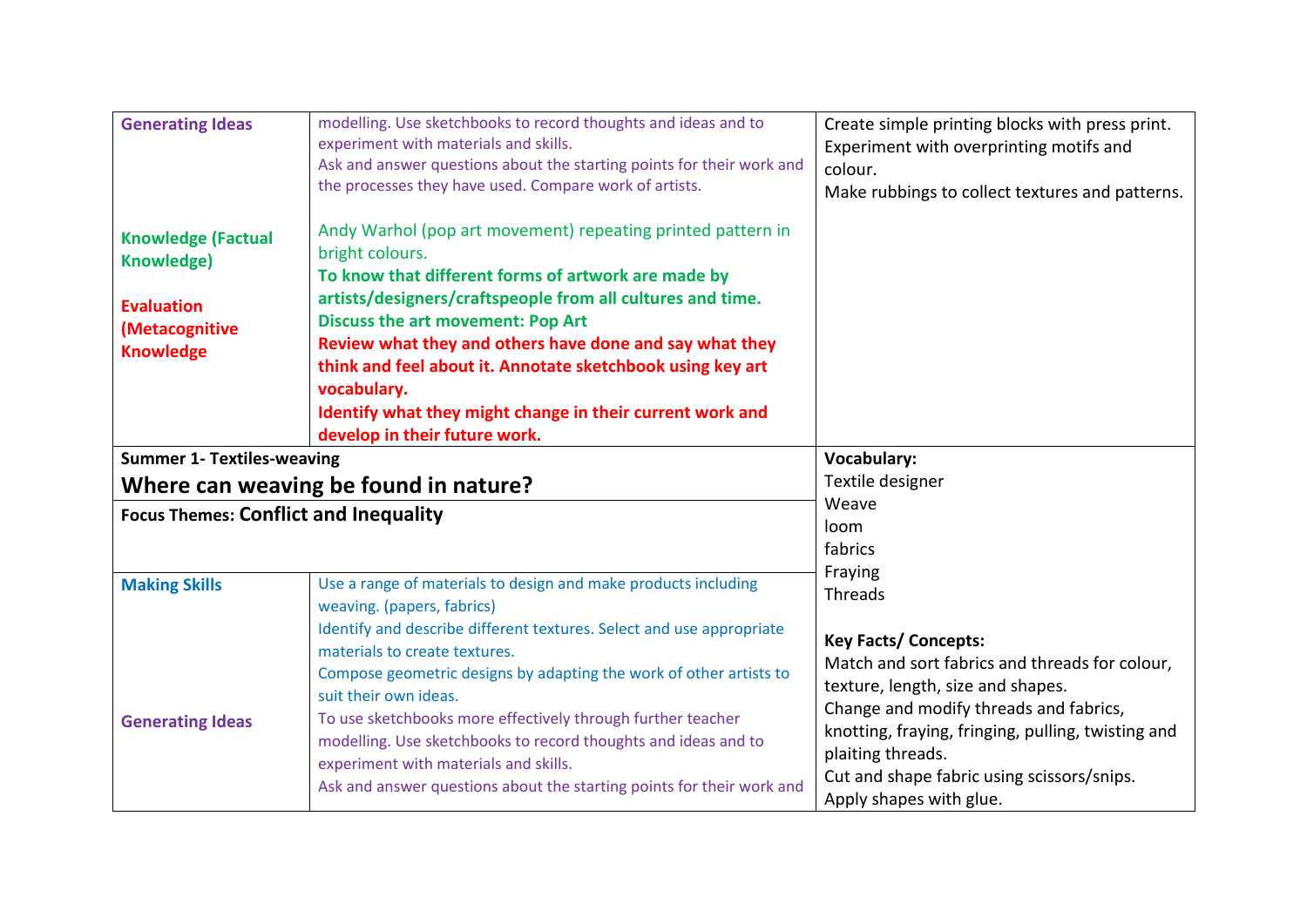|                                    | the processes they have used. Compare work of artists. Record and                                                                                                                                                               | Apply decoration using beads, buttons or      |
|------------------------------------|---------------------------------------------------------------------------------------------------------------------------------------------------------------------------------------------------------------------------------|-----------------------------------------------|
|                                    | explore ideas from first hand observations.                                                                                                                                                                                     | feathers.                                     |
| <b>Knowledge (Factual</b>          | Ann Roth                                                                                                                                                                                                                        | Create fabrics by weaving materials i.e grass |
| Knowledge)                         | To know that different forms of artwork are made by                                                                                                                                                                             | through twigs, carrier bags on a bike wheel.  |
|                                    | artists/designers/craftspeople from all cultures and time. Discuss                                                                                                                                                              | Create and use dyes i.e onion skins, tea and  |
| <b>Evaluation</b>                  | craftspeople-textile designers.                                                                                                                                                                                                 | coffee.                                       |
| (Metacognitive<br><b>Knowledge</b> | Review what they and others have done and say what they think and<br>feel about it. Annotate sketchbook using key art vocabulary.<br>Identify what they might change in their current work and develop in<br>their future work. |                                               |

| Autumn 1- Prehistoric art Drawing (Charcoal/pastel cave drawings)<br>How did prehistoric artists paint?<br>Focus Themes: Conflict, Significance and Playing my part |                                                                                                                                                                                                                                                                                                                                                            | The 6 key pieces of knowledge or<br>concepts/vocabulary the children must know<br>by the end of this topic |
|---------------------------------------------------------------------------------------------------------------------------------------------------------------------|------------------------------------------------------------------------------------------------------------------------------------------------------------------------------------------------------------------------------------------------------------------------------------------------------------------------------------------------------------|------------------------------------------------------------------------------------------------------------|
| <b>Making Skills</b>                                                                                                                                                | Draw for a sustained period of time at their own level.<br>Develop skill and control when using tone. Learn and use<br>simple shading rules.<br>Experiment with different grades of pencils to create tone. Use<br>tone to create form when drawing.<br>Plan, refine and alter drawings as necessary.<br>Analyse and describe texture within artists' work | <b>Vocabulary:</b><br>Prehistoric art<br>tone<br>stippling<br>cross-hatching<br>charcoal<br>smudging       |
| <b>Generating Ideas</b>                                                                                                                                             | Use their sketchbook to collect and record visual information<br>from different sources.                                                                                                                                                                                                                                                                   | <b>Key Facts/ Concepts:</b>                                                                                |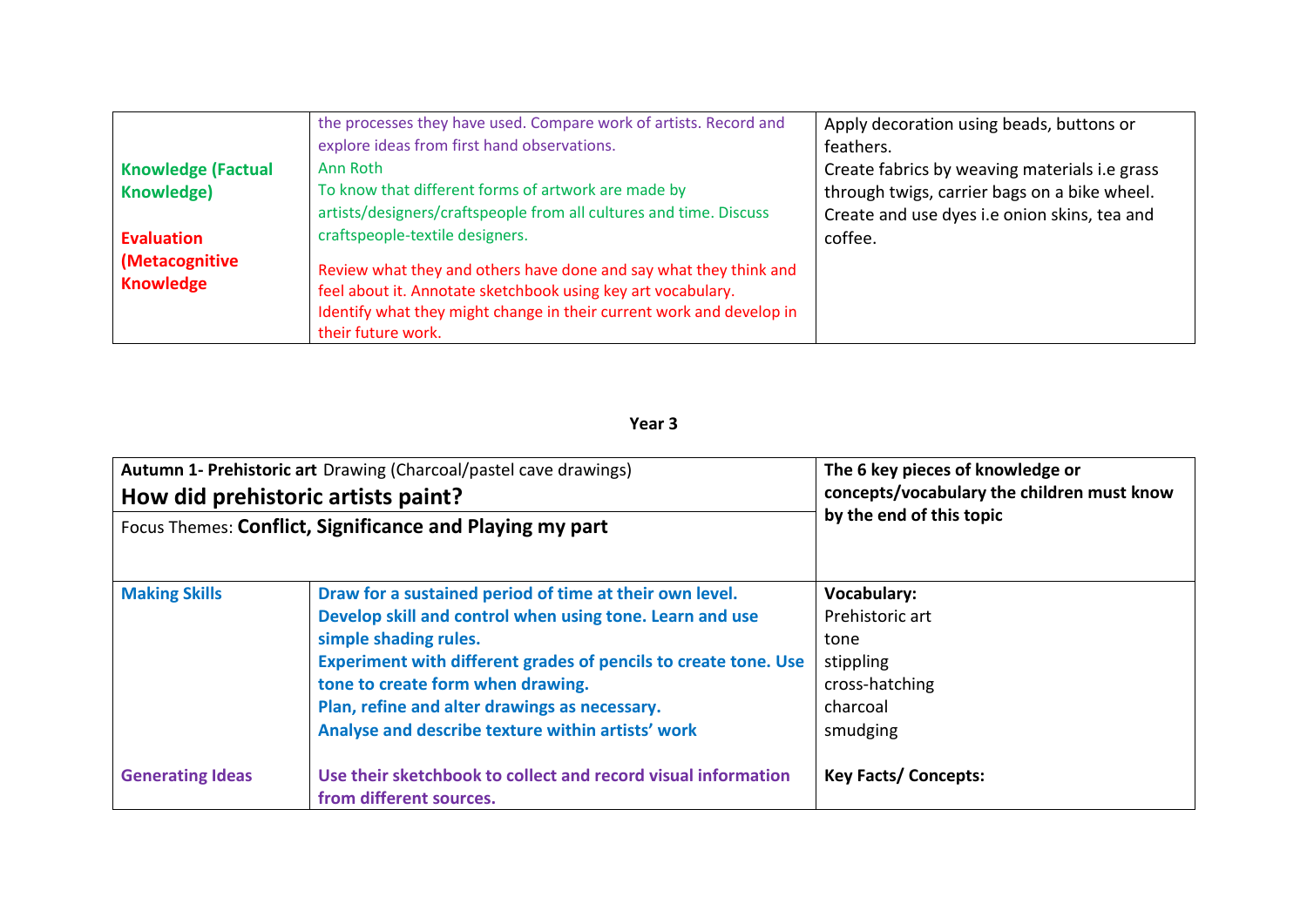|                                           | Select and record from first hand observation, experience and                  | <b>Prehistoric art</b>                               |
|-------------------------------------------|--------------------------------------------------------------------------------|------------------------------------------------------|
|                                           | imagination, and explore ideas for different purposes.                         | <b>Cave Paintings</b>                                |
|                                           | Create personal artwork using the artwork of others to                         | Draw from a sustained period of time: Cave           |
|                                           | stimulate them.                                                                | Paintings are a prehistoric way of communicating     |
| <b>Knowledge (Factual</b>                 | <b>Prehistoric art</b>                                                         | Make marks and lines using a range of drawing        |
| <b>Knowledge)</b>                         | Explore the roles and purposes of artists/craftspeople.                        | implements-charcoal and pastels.                     |
|                                           |                                                                                | Experiment with different forms of pencils and       |
| <b>Evaluation</b>                         | Compare ideas, methods and approaches in their own work                        | charcoal, to draw different lines, marks and shapes. |
| (Metacognitive                            | and say what they think and feel about them.                                   | Explore a range of tones using different drawing     |
| <b>Knowledge</b>                          | Adapt their work and describe how they might develop it                        | implements-charcoal and pastels.                     |
|                                           | further.                                                                       | Create texture using different mark-making           |
|                                           | Annotate work in sketchbook using key vocabulary and                           | patterns such as stippling and cross-hatching.       |
|                                           | discussing technical kills and processes used.                                 | Use sketchbooks to collect and record visual         |
|                                           |                                                                                | information from different sources.                  |
|                                           |                                                                                | Compare ideas, methods and approaches in their       |
|                                           |                                                                                | own work and others' work, then say what they        |
|                                           |                                                                                | think and feel about them.                           |
|                                           | Spring 1- Sculpture - clay (animal sculpture in the style of Louise Bourgeois) | Vocabulary:                                          |
|                                           | How are man-made materials used to create sculptures inspired                  | Sculpture                                            |
| by nature?                                |                                                                                | 3D Form                                              |
| <b>Focus Themes: Conflict and Success</b> |                                                                                | malleable                                            |
|                                           |                                                                                | Clay                                                 |
| <b>Making Skills</b>                      | Extend their practical ability to create 3D sculptural forms and begin         | Slip<br>carving                                      |
|                                           | to understand how to represent form when drawing.                              |                                                      |
|                                           | Further develop their ability to describe 3D form in a range of                |                                                      |
|                                           | materials, including drawing.                                                  | <b>Key Facts/ Concepts:</b>                          |
|                                           | Identify, draw and label shapes within images and objects. Create and          | <b>Louise Bourgeois</b>                              |
|                                           | form shapes from 3D materials.                                                 | Plan, design and make models from                    |
|                                           | Use their sketchbook to collect and record visual information                  | observation or imagination.                          |
|                                           |                                                                                |                                                      |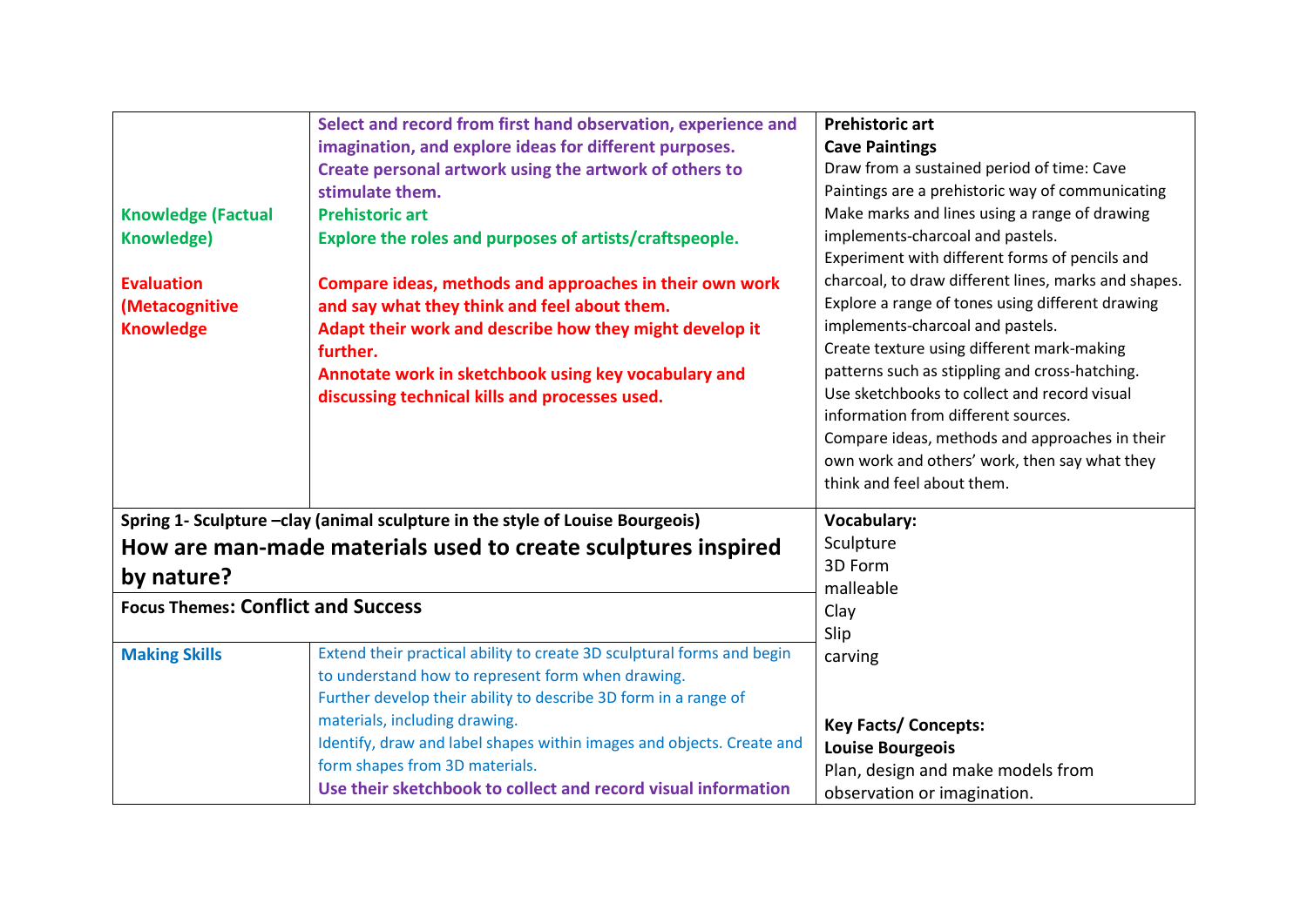| <b>Generating Ideas</b><br><b>Knowledge (Factual</b><br><b>Knowledge)</b><br><b>Evaluation</b><br>(Metacognitive<br><b>Knowledge</b> | from different sources.<br>Select and record from first hand observation, experience and<br>imagination, and explore ideas for different purposes.<br>Create personal artwork using the artwork of others to<br>stimulate them. Question and make thoughtful observations<br>about starting points and select ideas to use in their work.<br><b>Louise Bourgeois (modernism)</b><br>Compare ideas, methods and approaches in their own work<br>and say what they think and feel about them.<br>Adapt their work and describe how they might develop it<br>further.<br>Annotate work in sketchbook using key vocabulary and<br>discussing technical kills and processes used. | Join clay adequately and construct a simple<br>base for extending and modelling other shapes.<br>Create surface patterns and textures in a<br>malleable material.<br>Use clay/papier mache to create a simple 3D<br>object. |
|--------------------------------------------------------------------------------------------------------------------------------------|------------------------------------------------------------------------------------------------------------------------------------------------------------------------------------------------------------------------------------------------------------------------------------------------------------------------------------------------------------------------------------------------------------------------------------------------------------------------------------------------------------------------------------------------------------------------------------------------------------------------------------------------------------------------------|-----------------------------------------------------------------------------------------------------------------------------------------------------------------------------------------------------------------------------|
| Summer 1- Painting- still life-watercolour                                                                                           |                                                                                                                                                                                                                                                                                                                                                                                                                                                                                                                                                                                                                                                                              | <b>Vocabulary:</b>                                                                                                                                                                                                          |
|                                                                                                                                      | What effects can be created in a painting, when water is added?                                                                                                                                                                                                                                                                                                                                                                                                                                                                                                                                                                                                              | Observational drawing<br>Mixing tones                                                                                                                                                                                       |
|                                                                                                                                      | Focus Themes: Significance and Playing my part                                                                                                                                                                                                                                                                                                                                                                                                                                                                                                                                                                                                                               | Warm colours                                                                                                                                                                                                                |
| <b>Making Skills</b>                                                                                                                 | Develop drawing skills by drawing from direct observation.<br>Increase skill and control when painting. Apply greater<br>expression and creativity to own paintings.<br>Increase awareness and understanding of mixing and applying<br>colour, use aspects of colour such as tints and shades for<br>different purposes.                                                                                                                                                                                                                                                                                                                                                     | Cool colours<br>watercolour<br>translucent<br><b>Key Facts/ Concepts:</b><br>Experiment with different effects and textures                                                                                                 |
| <b>Generating Ideas</b>                                                                                                              | Use their sketchbook to collect and record visual information<br>from different sources.<br>Select and record from first hand observation, experience and<br>imagination, and explore ideas for different purposes.                                                                                                                                                                                                                                                                                                                                                                                                                                                          | including block in colour, washes, thickened<br>paint creating textural effects.<br>Work on a range of scales, e.g think brush on a<br>small picture etc.                                                                   |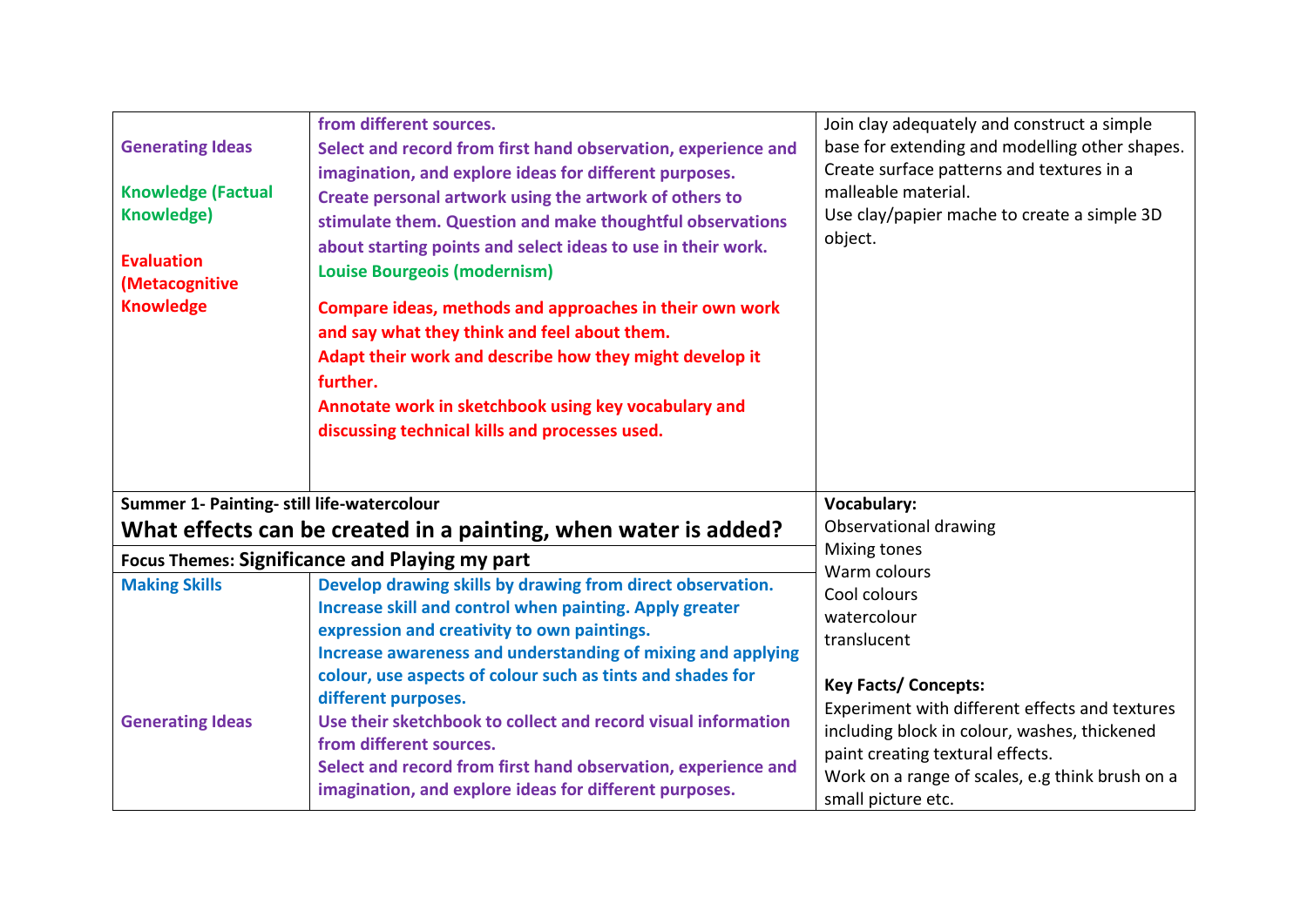|                           | Create personal artwork using the artwork of others to  | Create different effects and textures with paint |
|---------------------------|---------------------------------------------------------|--------------------------------------------------|
|                           | stimulate them.                                         | according to what they need for the task.        |
| <b>Knowledge (Factual</b> | Georgia O'Keefe- Still life- watercolour (modernism)    | Mix colours and know which primary colours       |
| <b>Knowledge)</b>         | Compare ideas, methods and approaches in their own work | make secondary colours.                          |
|                           | and say what they think and feel about them.            | Use more specific colour language.               |
| <b>Evaluation</b>         | Adapt their work and describe how they might develop it | Mix and use tints and shades.                    |
| (Metacognitive            | further.                                                |                                                  |
| <b>Knowledge</b>          | Annotate work in sketchbook using key vocabulary and    |                                                  |
|                           | discussing technical kills and processes used.          |                                                  |
|                           |                                                         |                                                  |

| Autumn 1- Collage/still-life                                     |                                                                                                                                                                                                                                                                                                                                                                                                                                                                                                                                                                                         | The 8 key pieces of knowledge or                                                                                                                              |
|------------------------------------------------------------------|-----------------------------------------------------------------------------------------------------------------------------------------------------------------------------------------------------------------------------------------------------------------------------------------------------------------------------------------------------------------------------------------------------------------------------------------------------------------------------------------------------------------------------------------------------------------------------------------|---------------------------------------------------------------------------------------------------------------------------------------------------------------|
| How does observations of still-life create an effective collage? |                                                                                                                                                                                                                                                                                                                                                                                                                                                                                                                                                                                         | concepts/vocabulary the children must know                                                                                                                    |
| <b>Focus Themes: Playing my part and success</b>                 |                                                                                                                                                                                                                                                                                                                                                                                                                                                                                                                                                                                         | by the end of this topic                                                                                                                                      |
| <b>Making Skills</b><br><b>Generating Ideas</b>                  | Create geometric compositions using mathematical shapes.<br>Analyse and describe the use of shape in artist's work.<br>Create original designs for patterns using geometric repeating<br>shapes.<br>Learn and apply symmetry to draw accurate shapes.<br>Further develop understanding of geometry and mathematical<br>proportion when drawing.<br>Use sketchbooks for planning and refining work, to record<br>observations and ideas and develop skills and techniques.<br>Use literary sources to inspire art. Express thoughts and<br>feelings through the tactile creation of art. | <b>Vocabulary:</b><br>Collage<br>Still-life<br>Layout<br>Textured<br>Mixed-media<br>Geometry<br>symmetry<br><b>Key Facts/ Concepts:</b><br><b>Megan Coyle</b> |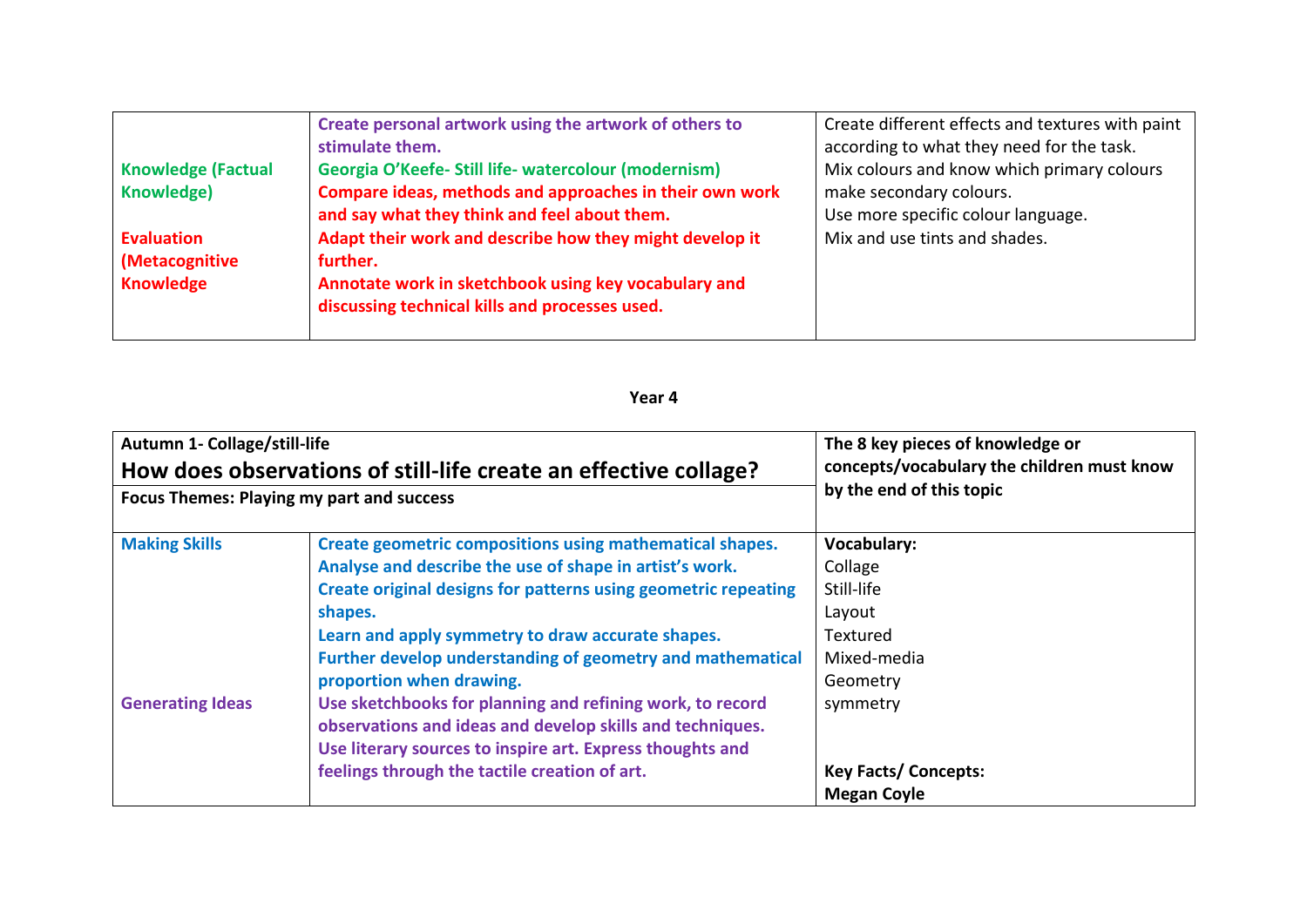|                                                | Manipulate materials to achieve desired effects.                | Experiment with a range of collage techniques such |
|------------------------------------------------|-----------------------------------------------------------------|----------------------------------------------------|
|                                                | Represent ideas from multiple perspectives.                     | as tearing, overlapping and layering to create     |
| <b>Knowledge (Factual</b>                      | <b>Megan Coyle (contemporary)</b>                               | images and represent textures.                     |
| <b>Knowledge)</b>                              |                                                                 | Use collage as a mean of collecting ideas and      |
|                                                | Compare ideas, methods and approaches in their own and          | information.                                       |
| <b>Evaluation</b>                              | others' work and say what they think and feel about them.       | Collages can be made using a range of materials.   |
| (Metacognitive                                 | Make suggestions to improve peers artwork using key             | Experiment with ways in which surface detail can   |
| <b>Knowledge</b>                               | vocabulary and artistic techniques and skills.                  | be added to drawings.                              |
|                                                | Adapt their work according to their views and describe how      | Select and record from first hand observations,    |
|                                                | they might develop it further.                                  | experience and imagination, and explore ideas for  |
|                                                |                                                                 | different purposes.                                |
|                                                |                                                                 | Compare ideas, methods and approaches in their     |
|                                                |                                                                 | own and others' work and say what they think and   |
|                                                |                                                                 | feel about them.                                   |
|                                                |                                                                 | Adapt their work according to their views and      |
|                                                |                                                                 | describe how they might develop it further.        |
|                                                |                                                                 |                                                    |
| <b>Spring 1- Printing (layered mono print)</b> |                                                                 | <b>Vocabulary:</b>                                 |
|                                                | How can texture be added through layering prints?               | Print designer                                     |
|                                                |                                                                 | Mono-printing                                      |
|                                                |                                                                 | Relief-printing                                    |
| <b>Focus Themes: Conflict and Inequality</b>   |                                                                 | Layering                                           |
| <b>Making Skills</b>                           | Develop skill and control when painting. Paint with expression. | Mixed-media                                        |
|                                                | Use a variety of tones to create different effects. Understand  | Random pattern                                     |
|                                                | tone in more depth to create 3D effects. Analyse and describe   |                                                    |
|                                                | use of tone in artists' work.                                   | <b>Key Facts/ Concepts:</b>                        |
|                                                | Analyse and describe colour and painting techniques in artists  | Experiment with ways in which surface detail       |
|                                                | work. Manipulate colour for print.                              | can be added to drawings                           |
| <b>Generating Ideas</b>                        |                                                                 | Use sketchbooks to collect and record visual       |
|                                                |                                                                 | information from different sources.                |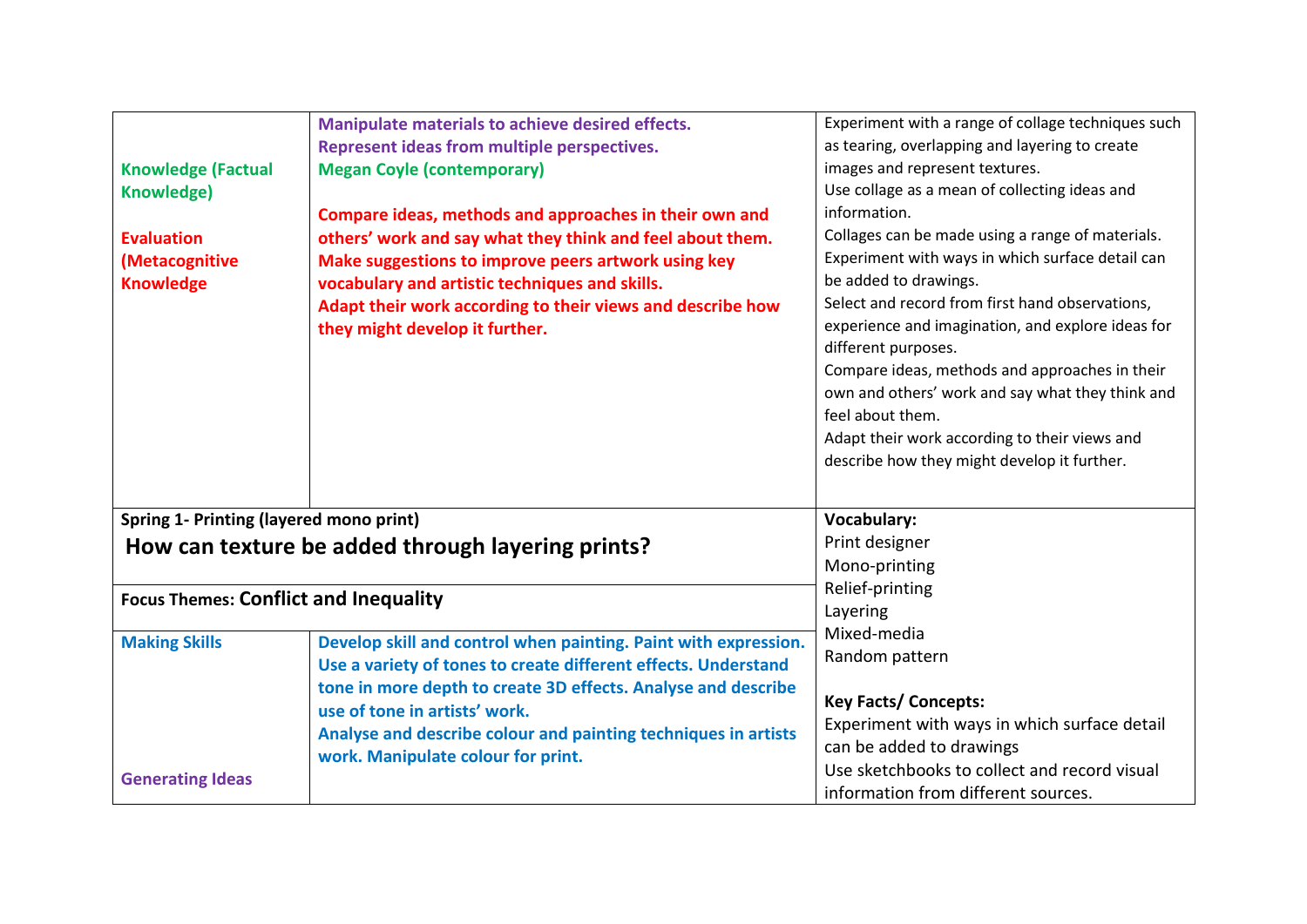|                            | Use sketchbooks for planning and refining work, to record        | Explore the roles and purposes of designers       |
|----------------------------|------------------------------------------------------------------|---------------------------------------------------|
|                            | observations and ideas and develop skills and techniques.        | working in different times and cultures.          |
|                            | Use literary sources to inspire art. Express thoughts and        | Create printing blocks using a relief or          |
| <b>Knowledge (Factual</b>  | feelings through the tactile creation of art.                    | impressed method.                                 |
| Knowledge)                 | Manipulate materials to achieve desired effects.                 | Create repeating patterns                         |
|                            | Represent ideas from multiple perspectives.                      | Print with two colour overlays                    |
| <b>Evaluation</b>          | Katsushika Hokusai (Ukiyo-e art movement)                        |                                                   |
| (Metacognitive             | To name different tools (printing equipment) they have           |                                                   |
| <b>Knowledge</b>           | worked with and show others how they should be used              |                                                   |
|                            | properly and safely.                                             |                                                   |
|                            | Compare ideas, methods and approaches in their own and           |                                                   |
|                            | others' work and say what they think and feel about them.        |                                                   |
|                            | Make suggestions to improve peers artwork using key              |                                                   |
|                            | vocabulary and artistic techniques and skills.                   |                                                   |
|                            | Adapt their work according to their views and describe how       |                                                   |
|                            | they might develop it further.                                   |                                                   |
| Summer 1- Textiles-tie dye |                                                                  | <b>Vocabulary:</b>                                |
|                            | How does tie-dye create different patterns?                      | <b>Textiles</b>                                   |
|                            | <b>Focus Themes: Conflict, Playing my part and Success</b>       | Tie-dye                                           |
|                            |                                                                  | Marble effect                                     |
|                            |                                                                  | Mixing inks                                       |
|                            |                                                                  | Purpose                                           |
| <b>Making Skills</b>       | Use materials such as tie dying and other craft skills to design | Man-made                                          |
|                            | and make own products.                                           | Natural materials                                 |
|                            | Use a range of materials to express complex textures.            |                                                   |
|                            | Use sketchbooks for planning and refining work, to record        |                                                   |
|                            | observations and ideas and develop skills and techniques.        | <b>Key Facts/ Concepts:</b>                       |
|                            | Use literary sources to inspire art. Express thoughts and        | Use a variety of techniques, e.g printing, dyeing |
| <b>Generating Ideas</b>    | feelings through the tactile creation of art.                    | and stitching to create different textural        |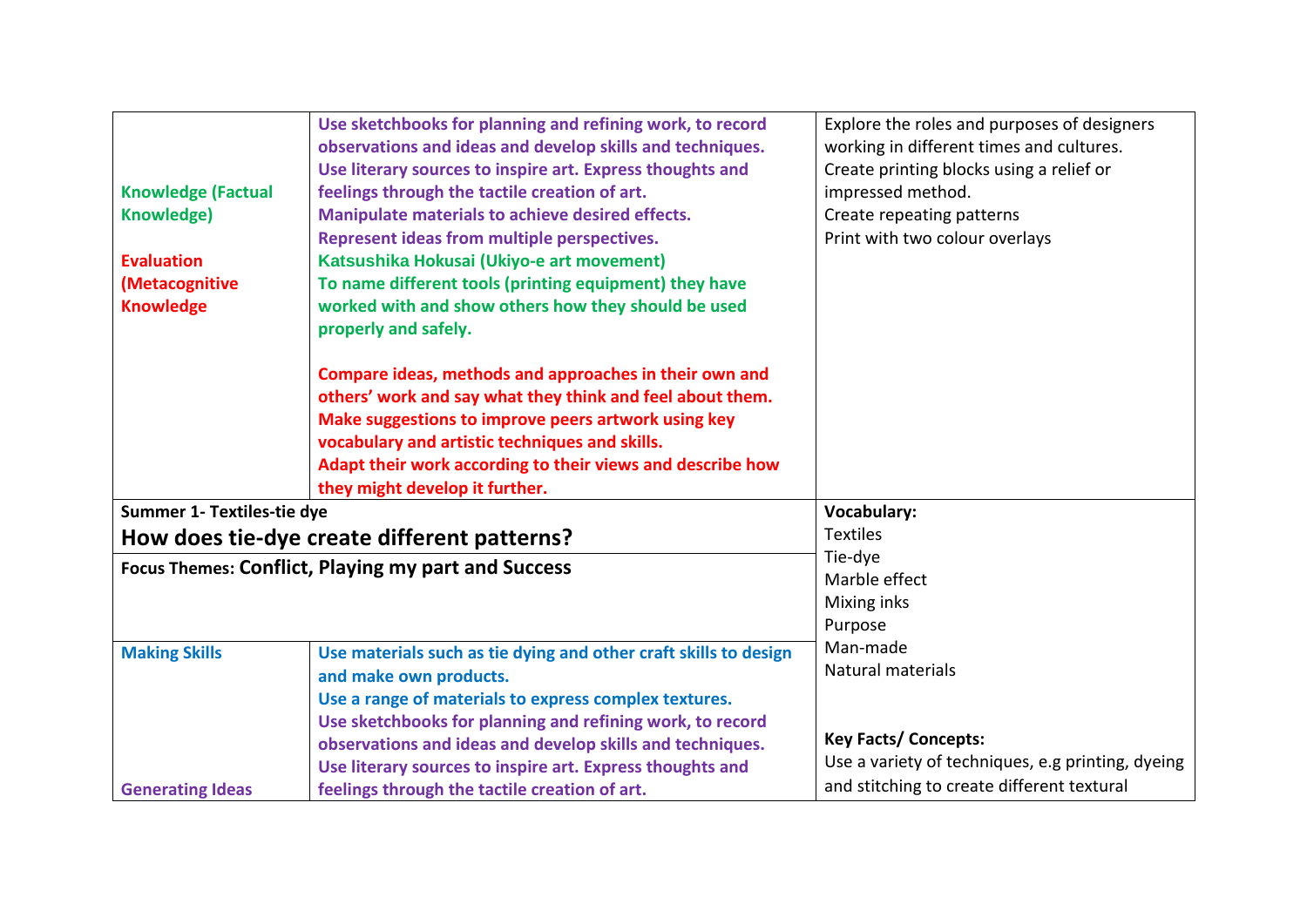|                                                              | Manipulate materials to achieve desired effects.                                                                                                                                                                                                                                                                             | effects.                                                                                                                                             |
|--------------------------------------------------------------|------------------------------------------------------------------------------------------------------------------------------------------------------------------------------------------------------------------------------------------------------------------------------------------------------------------------------|------------------------------------------------------------------------------------------------------------------------------------------------------|
| <b>Knowledge (Factual</b><br>Knowledge)<br><b>Evaluation</b> | Represent ideas from multiple perspectives.<br>Tyedyemary https://www.tyedyemary.com/ (contemporary)<br>To name different tools (textiles-tie-dying, batik) they have<br>worked with and show others how they should be used<br>properly and safely.                                                                         | Change and modify threads and fabrics,<br>knotting, fraying, fringing, pulling threads,<br>twisting and plaiting.<br>Match the tool to the material. |
| (Metacognitive<br><b>Knowledge</b>                           | Compare ideas, methods and approaches in their own and<br>others' work and say what they think and feel about them.<br>Make suggestions to improve peers artwork using key<br>vocabulary and artistic techniques and skills. Adapt their work<br>according to their views and describe how they might develop<br>it further. | Develop skills in stitching, cutting a joining.<br>Experiment with paste resist.                                                                     |

| Autumn 1-<br>Drawing (self-portraits)                          |                                                                | The 10 key pieces of knowledge or<br>concepts/vocabulary the children must know |
|----------------------------------------------------------------|----------------------------------------------------------------|---------------------------------------------------------------------------------|
| How can artists incorporate their identity into their artwork? |                                                                | by the end of this topic                                                        |
| <b>Focus Themes: Conflict, Inequality and Significance</b>     |                                                                |                                                                                 |
| <b>Making Skills</b>                                           | Further develop drawing from observation. Draw using           | <b>Vocabulary:</b>                                                              |
|                                                                | perspective, mathematical processes, design , detail and line. | self-portrait                                                                   |
|                                                                | <b>Extend and develop greater understanding of applying</b>    | structure                                                                       |
|                                                                | expression when using line.                                    | Pencil types                                                                    |
|                                                                | Composing original designs by adapting and synthesising the    | tonal range                                                                     |
|                                                                | work of others. Analyse and evaluate artists' use of shape.    | illusions of 3D                                                                 |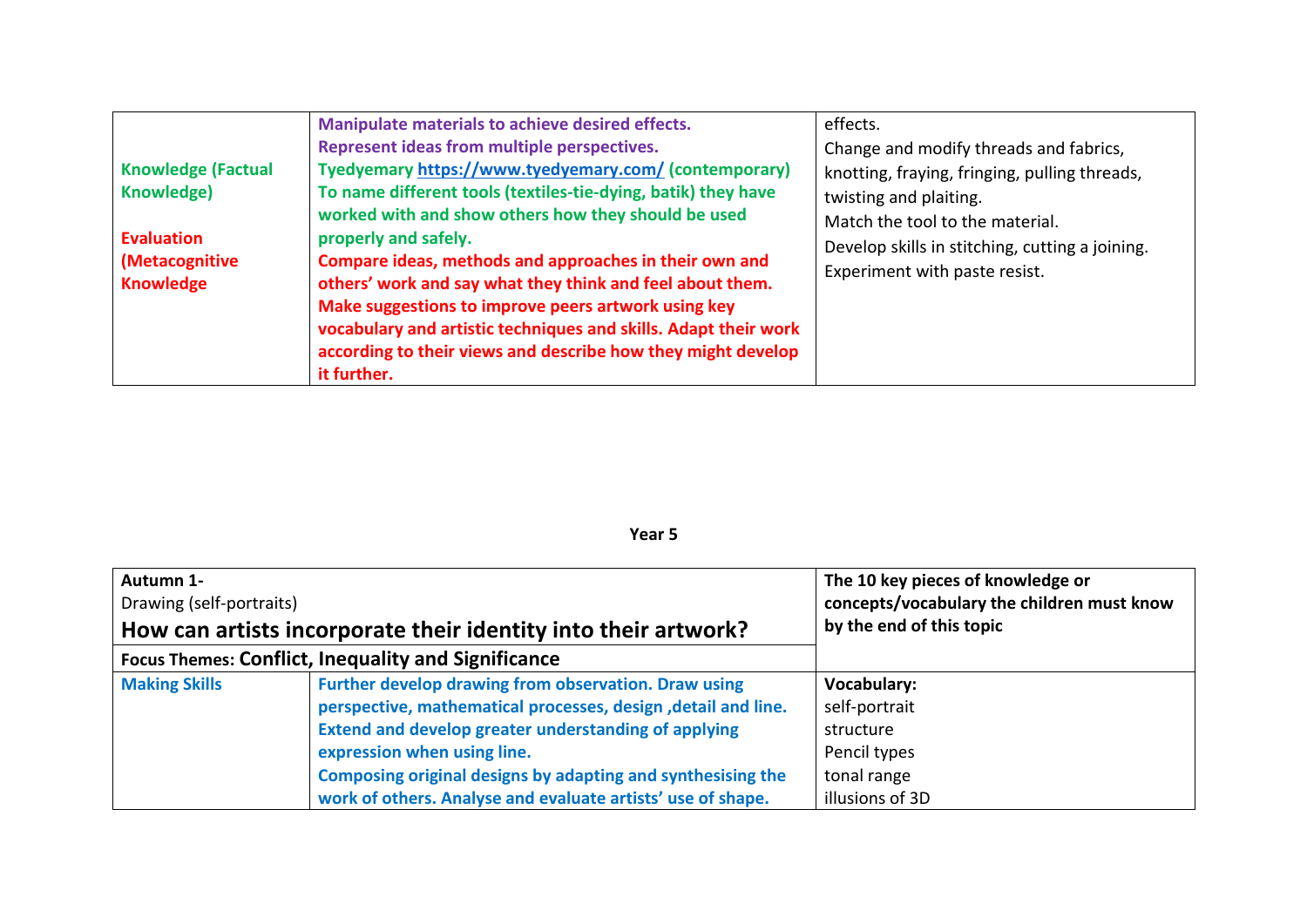| <b>Generating Ideas</b><br><b>Knowledge (Factual</b><br><b>Knowledge)</b><br><b>Evaluation</b><br>(Metacognitive<br><b>Knowledge</b> | Develop an increasing sophistication when using tone to<br>describe objects when drawing. Analyse artists' use of tone.<br>Develop personal ideas through research, sketches, enhance<br>knowledge, skill and technique using experimental media in<br>sketchbooks.<br><b>Express thoughts and feelings about familiar products.</b><br>Create and invent for purposes.<br><b>Frida Kahlo (realism)</b><br>To describe the art processes they are using and how to<br>achieve a high quality outcome.<br>Regularly analyse and reflect on their intentions and choices<br>(annotate sketchbook throughout the unit of work)<br>Compare ideas, methods and approaches in their own and<br>others' work and say what they think and feel about them.<br>Make suggestions to improve peers artwork using key<br>vocabulary and artistic techniques and skills. Adapt their work<br>according to their views and describe how they might develop<br>it further. | composition<br>scale<br>proportion<br>mark-making techniques<br><b>Key Facts/ Concepts:</b><br>Frida Kahlo (self-portrait)<br>Work from a variety of sources including<br>observation, photographs and digital images.<br>Identify artists who have worked in a similar way to<br>their own work.<br>Use and develop different mark-making techniques<br>for different purposes-tonal effects, hatching,<br>stippling.<br>Begin to develop an awareness of composition,<br>scale and proportion in their paintings.<br>Compare and adapt ideas, methods and approaches<br>in their own and others' work and say how they feel<br>about them. |
|--------------------------------------------------------------------------------------------------------------------------------------|-------------------------------------------------------------------------------------------------------------------------------------------------------------------------------------------------------------------------------------------------------------------------------------------------------------------------------------------------------------------------------------------------------------------------------------------------------------------------------------------------------------------------------------------------------------------------------------------------------------------------------------------------------------------------------------------------------------------------------------------------------------------------------------------------------------------------------------------------------------------------------------------------------------------------------------------------------------|----------------------------------------------------------------------------------------------------------------------------------------------------------------------------------------------------------------------------------------------------------------------------------------------------------------------------------------------------------------------------------------------------------------------------------------------------------------------------------------------------------------------------------------------------------------------------------------------------------------------------------------------|
| <b>Spring 1-Sculpture-recycled materials</b>                                                                                         |                                                                                                                                                                                                                                                                                                                                                                                                                                                                                                                                                                                                                                                                                                                                                                                                                                                                                                                                                             | Vocabulary:                                                                                                                                                                                                                                                                                                                                                                                                                                                                                                                                                                                                                                  |
|                                                                                                                                      | How can recycled materials create intricate art pieces?                                                                                                                                                                                                                                                                                                                                                                                                                                                                                                                                                                                                                                                                                                                                                                                                                                                                                                     | environmentally friendly art                                                                                                                                                                                                                                                                                                                                                                                                                                                                                                                                                                                                                 |
| <b>Focus Themes: Conflict and Playing my part</b>                                                                                    |                                                                                                                                                                                                                                                                                                                                                                                                                                                                                                                                                                                                                                                                                                                                                                                                                                                                                                                                                             | 3D form<br>Construct                                                                                                                                                                                                                                                                                                                                                                                                                                                                                                                                                                                                                         |
| <b>Making Skills</b>                                                                                                                 | Create mixed media art using found and reclaimed materials.<br>Select materials for a purpose.<br>Further extend their ability to describe and model form in 3D<br>using a range of materials.<br>Develop understanding of texture through practical making                                                                                                                                                                                                                                                                                                                                                                                                                                                                                                                                                                                                                                                                                                 | contemporary artist<br>bespoke<br>Positive/negative space<br>recycled<br>reclaimed                                                                                                                                                                                                                                                                                                                                                                                                                                                                                                                                                           |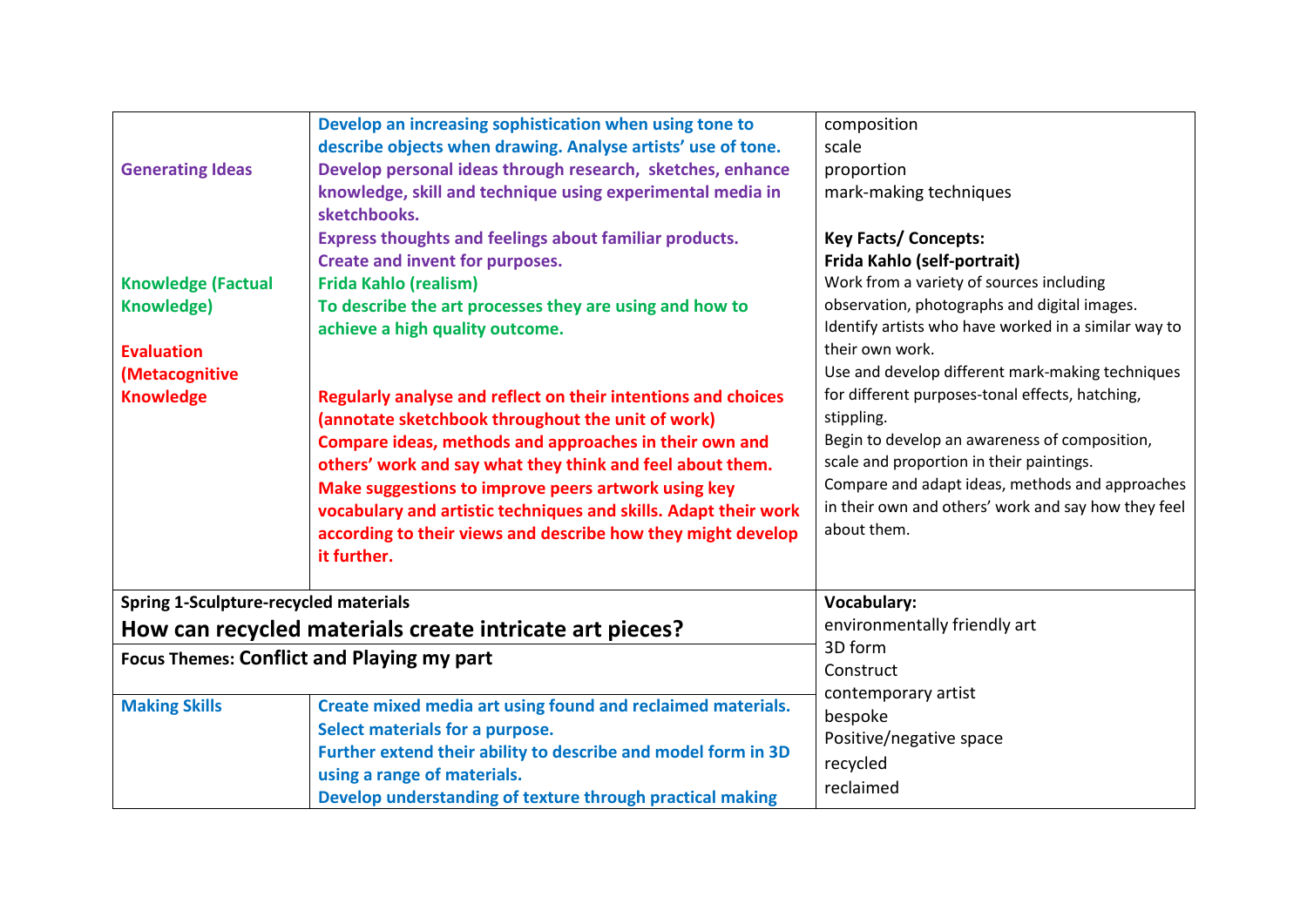|                           | activities.                                                                 | intricate                                                            |
|---------------------------|-----------------------------------------------------------------------------|----------------------------------------------------------------------|
| <b>Generating Ideas</b>   | Develop ideas through research, sketches, enhance                           | malleable                                                            |
|                           | knowledge, skill and technique using experimental media in                  |                                                                      |
|                           | sketchbooks.                                                                |                                                                      |
|                           | <b>Express thoughts and feelings about familiar products.</b>               | <b>Key Facts/ Concepts:</b>                                          |
| <b>Knowledge (Factual</b> | Create and invent for purposes.                                             | <b>Michelle Reader (contemporary)</b>                                |
| <b>Knowledge)</b>         | Michelle Reader (contemporary artist focusing on                            | Shape, form, model and construct from                                |
|                           | environmentally friendly art)                                               | observation or imagination.                                          |
| <b>Evaluation</b>         | Compare and discuss the approach of specific artists, taking                | Use recycled, natural and man-made materials                         |
| (Metacognitive            | into account the culture they worked in and their                           | to create sculptures.<br>Plan a sculpture through drawings and other |
| <b>Knowledge</b>          | intentions/purposes.                                                        | preparatory work.                                                    |
|                           | Regularly analyse and reflect on their intentions and choices               | Develop skills in using a range a sculpturing                        |
|                           | (annotate sketchbook throughout the unit of work)                           | skills.                                                              |
|                           | Compare ideas, methods and approaches in their own and                      | Produce intricate patterns and textures in a                         |
|                           | others' work and say what they think and feel about them.                   | malleable media.                                                     |
|                           | Make suggestions to improve peer's artwork using key                        |                                                                      |
|                           | vocabulary and artistic techniques and skills. Adapt their work             |                                                                      |
|                           | according to their views and describe how they might develop<br>it further. |                                                                      |
|                           | Summer 1- Painting: landscape, one -point perspective Painting              | <b>Vocabulary:</b>                                                   |
|                           |                                                                             | one point perspective                                                |
|                           | Why is perspective important in landscape art?                              | Horizon line                                                         |
|                           | <b>Focus Themes: Playing my part and Success</b>                            | landscape                                                            |
|                           |                                                                             | colour mixing                                                        |
| <b>Making Skills</b>      | Control brush strokes and apply tints and shades when                       | tonal range                                                          |
|                           | painting. Paint with greater skill and expression.                          | dry brush                                                            |
|                           | Select and mix more complex colours to depict thoughts and                  | complementary colours                                                |
|                           | feelings.                                                                   | contrasting colours                                                  |
|                           | Construct patterns through various methods to develop their                 | observational skills                                                 |
|                           | understanding.                                                              | atmosphere                                                           |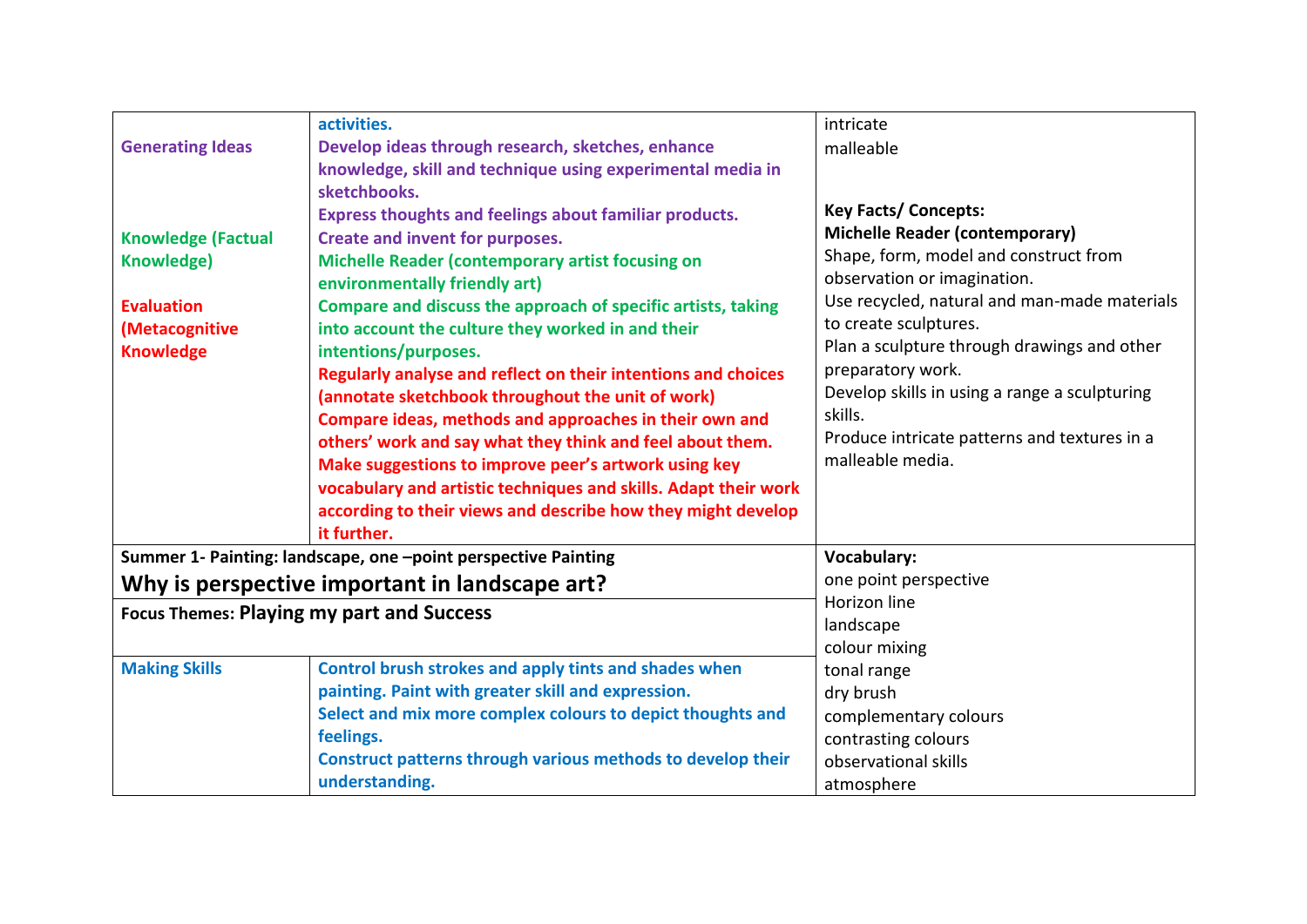| <b>Generating Ideas</b>   | Develop ideas through research, sketches, enhance               |                                                  |
|---------------------------|-----------------------------------------------------------------|--------------------------------------------------|
|                           | knowledge, skill and technique using experimental media in      | <b>Key Facts/ Concepts:</b>                      |
|                           | sketchbooks.                                                    | <b>David Hockney</b>                             |
|                           | <b>Express thoughts and feelings about familiar products.</b>   | Carry out preliminary studies, trying out        |
|                           | Create and invent for purposes.                                 | different media and materials and mixing         |
| <b>Knowledge (Factual</b> | <b>David Hockney (pop art)</b>                                  | appropriate colours.                             |
| Knowledge)                | Describe the art processes used and how to achieve a high       | Mix and match colours to create atmosphere       |
|                           | quality outcome.                                                | and light effects.                               |
| <b>Evaluation</b>         | Regularly analyse and reflect on their intentions and choices   | Be able to identify primary, secondary,          |
| (Metacognitive            | (annotate sketchbook throughout the unit of work)               | complementary and contrasting colours.           |
| <b>Knowledge</b>          | Compare ideas, methods and approaches in their own and          | Work with complementary colours.                 |
|                           | others' work and say what they think and feel about them.       | Develop close observation skills using a variety |
|                           | Make suggestions to improve peers artwork using key             | of view finders. Use a sketchbook to collect and |
|                           | vocabulary and artistic techniques and skills. Adapt their work | develop ideas.                                   |
|                           | according to their views and describe how they might develop    | Begin to use simple perspective in their work,   |
|                           | it further.                                                     | using a singular focal point and horizon.        |
|                           |                                                                 |                                                  |
|                           |                                                                 |                                                  |
|                           |                                                                 |                                                  |

| Autumn 1- Collage/ photomontage (links to WW2)                                | The 12 key pieces of knowledge or                                      |
|-------------------------------------------------------------------------------|------------------------------------------------------------------------|
| What is meant by photomontage, and what effects can I produce<br>by using it? | concepts/vocabulary the children must know<br>by the end of this topic |
| <b>Focus Themes: Inequality and conflict</b>                                  |                                                                        |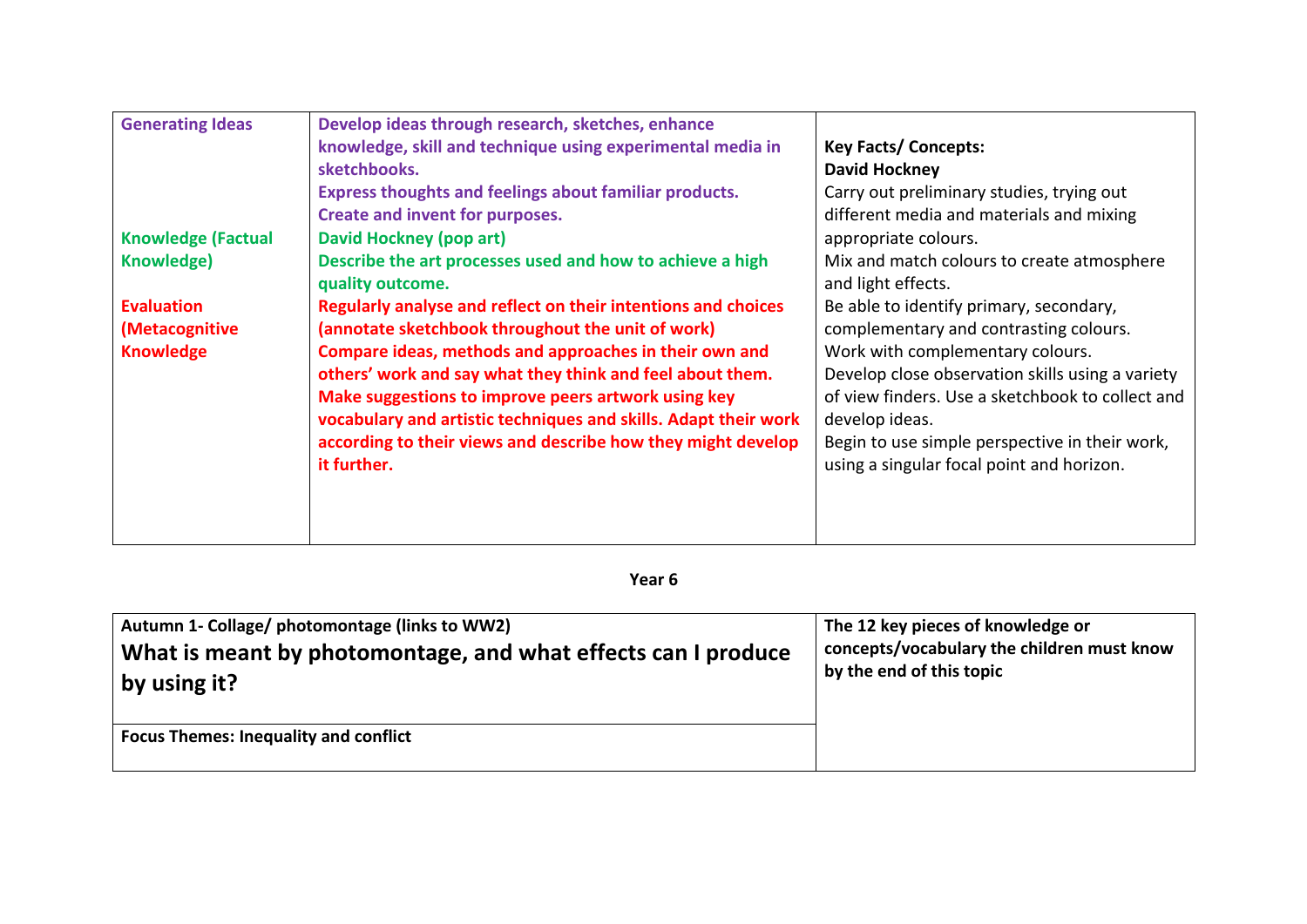|                           | Learn and apply new drawing techniques such as negative        | <b>Vocabulary:</b>                                  |
|---------------------------|----------------------------------------------------------------|-----------------------------------------------------|
| <b>Making Skills</b>      | drawing and chiaroscuro(effects of light and dark).            | Collage                                             |
|                           | Create photomontages and digital art.                          | contrast                                            |
|                           | understand how artists manipulate materials to create texture. | expression                                          |
|                           | Create abstract compositions using knowledge of other artists' | photomontage                                        |
| <b>Generating Ideas</b>   | work.                                                          | photography                                         |
|                           | Make independent, personal investigations and record           | digital                                             |
|                           | observations in sketchbooks which show curiosity, imagination  | macro                                               |
|                           | and originality. Work systematically when investigating,       | crop                                                |
| <b>Knowledge (Factual</b> | researching and testing ideas and plans- show how work will    | Manipulate                                          |
| <b>Knowledge)</b>         | be produced and materials that will be used.                   | Composition                                         |
|                           | <b>Hannah Hoch (Dada movement)</b>                             | Monochrome                                          |
| <b>Evaluation</b>         | Describe, interpret and explain work, ideas and ways in which  |                                                     |
| (Metacognitive            | artists work.                                                  | <b>Key Facts/ Concepts:</b>                         |
| <b>Knowledge</b>          | Use the language of art with greater sophistication when       | <b>Hannah Hoch</b>                                  |
|                           | discussing, comparing and evaluating their own work and that   | Add collage to a painted, printed or drawn          |
|                           | of others.                                                     | background. Use a range of media to create          |
|                           | Give reasoned evaluations of their own and others work which   | collages.                                           |
|                           | takes account of context and intention.                        | Use different techniques, colours and textures etc  |
|                           |                                                                | when designing and making pieces of work.           |
|                           |                                                                | Use collage as a means of extending work from       |
|                           |                                                                | initial ideas.                                      |
|                           |                                                                | Digital-Media                                       |
|                           |                                                                | Record, collect and store visual information using  |
|                           |                                                                | digital cameras.                                    |
|                           |                                                                | Be able to import an image into a graphics package. |
|                           |                                                                | (paint)                                             |
|                           |                                                                | Understand that a digital image is created by       |
|                           |                                                                | layering.                                           |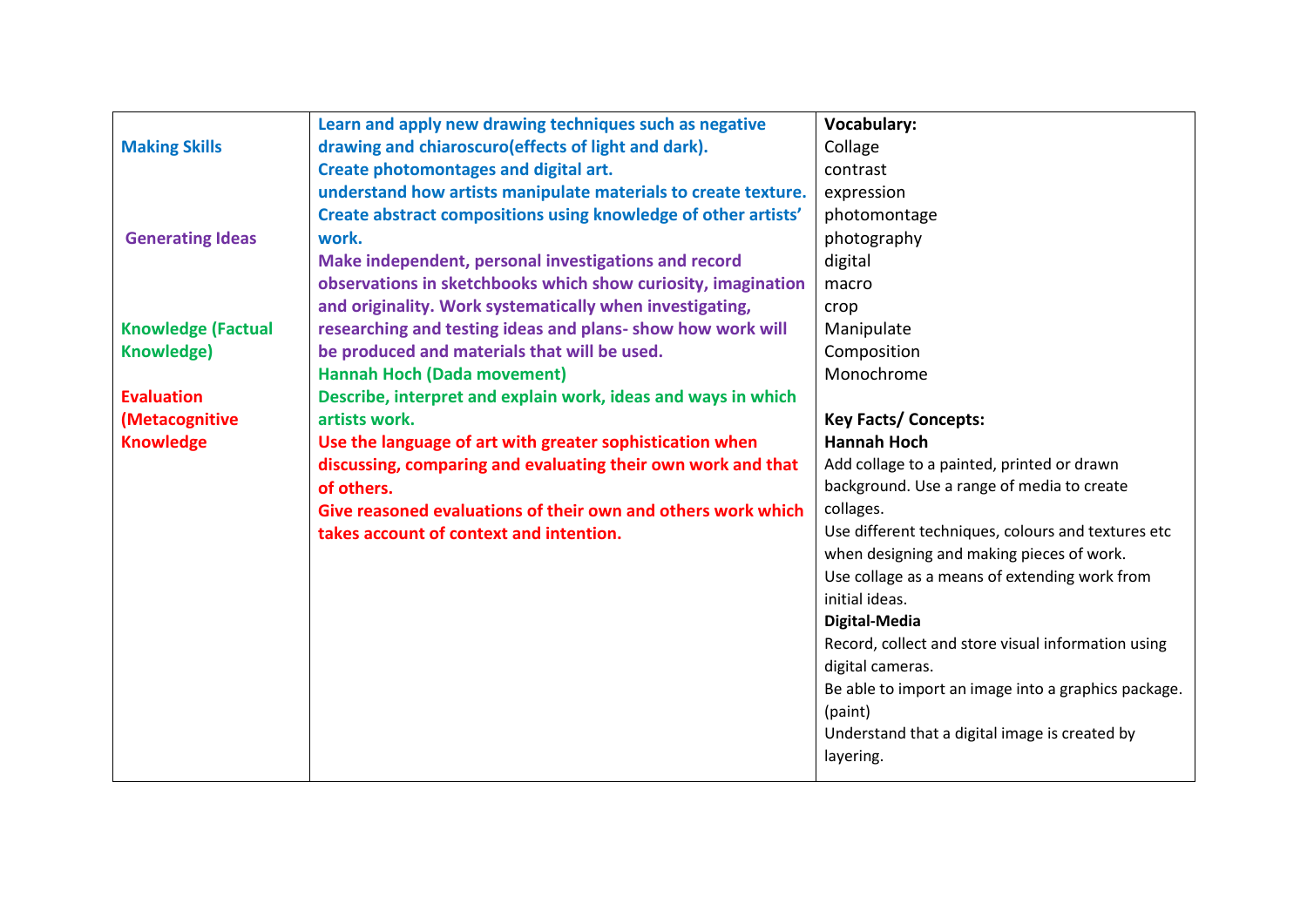| Spring 1- Printing-lino print                                                                             |                                                                                                                                                                                                                                                                                                                                                                                                                                                                                                                                                                                                                                                                                                                                                 | <b>Vocabulary:</b>                                                                                                                                                                                                                                                                                                                                                            |
|-----------------------------------------------------------------------------------------------------------|-------------------------------------------------------------------------------------------------------------------------------------------------------------------------------------------------------------------------------------------------------------------------------------------------------------------------------------------------------------------------------------------------------------------------------------------------------------------------------------------------------------------------------------------------------------------------------------------------------------------------------------------------------------------------------------------------------------------------------------------------|-------------------------------------------------------------------------------------------------------------------------------------------------------------------------------------------------------------------------------------------------------------------------------------------------------------------------------------------------------------------------------|
| How do lino printers create repeated wallpaper designs?                                                   |                                                                                                                                                                                                                                                                                                                                                                                                                                                                                                                                                                                                                                                                                                                                                 | Lino printing                                                                                                                                                                                                                                                                                                                                                                 |
|                                                                                                           |                                                                                                                                                                                                                                                                                                                                                                                                                                                                                                                                                                                                                                                                                                                                                 | Lino cutter                                                                                                                                                                                                                                                                                                                                                                   |
| Focus Themes: Significance and Playing my part                                                            |                                                                                                                                                                                                                                                                                                                                                                                                                                                                                                                                                                                                                                                                                                                                                 | Repeated print design<br>multi layers                                                                                                                                                                                                                                                                                                                                         |
| <b>Making Skills</b><br><b>Generating Ideas</b>                                                           | Paint with greater skill and control, applying tonal techniques<br>and more complex colour theory to own work.<br>Create repeat patterns using printing techniques.<br>Mix and apply colours to represent still life objects from<br>observation. Fluently sketch key shapes of objects when<br>drawing.<br>Represent feelings and emotions through patterns and colours.<br>Create sophisticated artwork using their knowledge of pattern.<br>Make independent, personal investigations and record<br>observations in sketchbooks which show curiosity, imagination<br>and originality. Work systematically when investigating,<br>researching and testing ideas and plans- show how work will<br>be produced and materials that will be used. | Mixed media print<br><b>Block printing</b><br>Relief printing<br>Embellishments<br>printing ink<br>cityscape<br><b>Key Facts/ Concepts:</b><br>Create printing blocks by simplifying an initial<br>sketch book idea.<br>Use relief or impressed methods.<br>Create prints with three overlays.<br>Work into prints with a range of media e.g<br>pens, colour pens and paints. |
| <b>Knowledge (Factual</b><br><b>Knowledge)</b><br><b>Evaluation</b><br>(Metacognitive<br><b>Knowledge</b> | Develop personal, imaginative responses to a theme. Express<br>ideas about art through messages, graphics, text and images.<br><b>Edward Bawden (illustrator)-lino printer of cityscapes (London)</b><br><b>Compare prints to William Morris)</b><br>Use the language of art with greater sophistication when<br>discussing, comparing and evaluating their own work and that<br>of others.<br>Give reasoned evaluations of their own and others work which<br>takes account of context and intention.                                                                                                                                                                                                                                          |                                                                                                                                                                                                                                                                                                                                                                               |
| Summer 1- Digital/Mixed Media (graffiti art)                                                              |                                                                                                                                                                                                                                                                                                                                                                                                                                                                                                                                                                                                                                                                                                                                                 |                                                                                                                                                                                                                                                                                                                                                                               |